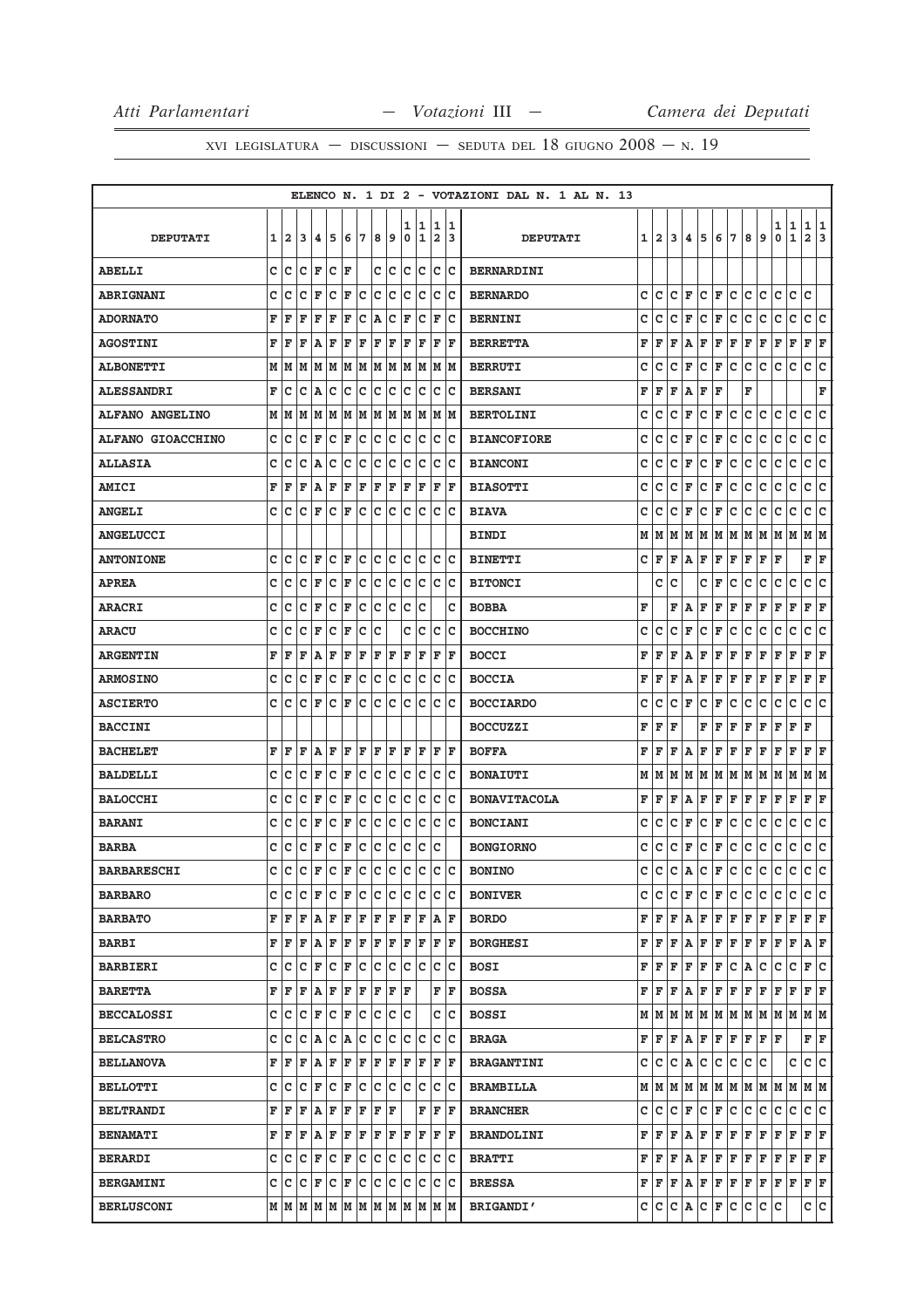|                            |   |              |    |                   |            |     |             |     |     |        |                    |                              |         | ELENCO N. 1 DI 2 - VOTAZIONI DAL N. 1 AL N. 13 |   |              |   |   |     |     |              |   |                                 |        |                                                                             |                              |        |
|----------------------------|---|--------------|----|-------------------|------------|-----|-------------|-----|-----|--------|--------------------|------------------------------|---------|------------------------------------------------|---|--------------|---|---|-----|-----|--------------|---|---------------------------------|--------|-----------------------------------------------------------------------------|------------------------------|--------|
| <b>DEPUTATI</b>            | 1 | $\mathbf{2}$ | 3  | 4                 | 5          | 6   | 7           | 8   | 9   | 1<br>0 | 11<br>$\mathbf{1}$ | 1<br>$\overline{\mathbf{2}}$ | 11<br>3 | <b>DEPUTATI</b>                                | 1 | $\mathbf{2}$ | 3 | 4 | 5   | 6   | 7            | 8 | 9                               | 1<br>0 | 1<br>$\mathbf 1$                                                            | 1<br>$\overline{\mathbf{2}}$ | 1<br>3 |
| <b>BRIGUGLIO</b>           |   | c  c         | c  | ΙF                | Ιc         | F   | lc.         | lc. | Iс  | c      | Iс                 | c                            | Iс      | <b>CENNI</b>                                   | F | F            | F | А | F   | c   | F            | F | F                               | F      | F                                                                           | F                            | F      |
| <b>BRUGGER</b>             | c | ١A           | A  | F                 | ۱A         | c   | A           | A   | A   | A      | A                  | Α                            | ١A      | <b>CENTEMERO</b>                               | с | с            | с | F | c   | F   | с            | с | с                               | c      | c                                                                           | с                            | c      |
| <b>BRUNETTA</b>            |   | MM           | M  | lМ                | lм         | lМ  | lМ          | M   | M   | M      | M                  | M                            | lм      | <b>CERA</b>                                    | F | F            | F | F | F   | F   | F            | A | c                               |        | c                                                                           | F                            | C      |
| <b>BRUNO</b>               | c | Ιc           | c  | l F               | Ιc         | F   | c           | lc. | Iс  | c      | Iс                 | c                            | Iс      | <b>CERONI</b>                                  | с | с            | с | F | с   | F   | c            | с | c                               | с      | $\mathbf C$                                                                 | c                            | lc.    |
| <b>BUCCHINO</b>            | F | ΙF           | F  | A                 | F          | F   | F           | F   | F   | F      | ΙF                 | F                            | l F     | <b>CESA</b>                                    |   | F            | F | F | F   | F   | F            | F | с                               |        | F                                                                           | F                            | A      |
| <b>BUONANNO</b>            | C | Iс           | с  | ١A                | c          | F   | c           | c   | c   | c      | c                  | c                            | Ιc      | <b>CESARIO</b>                                 | F | F            | F | Α | F   | F   | F            | F | F                               | F      | F                                                                           | F                            | F      |
| <b>BUONFIGLIO</b>          |   | MM           | M  | M                 | M          | M   | M           | M   | M   | M      | M                  | M                            | lм      | <b>CESARO</b>                                  | с | с            | c | F | с   | F   | с            | с | с                               | с      | с                                                                           | с                            | c      |
| <b>BURTONE</b>             |   |              |    |                   |            |     |             |     |     |        |                    |                              |         | <b>CHIAPPORI</b>                               | c | c            | C | Α | c   | C   | C            | C | C                               | c      | C                                                                           | c                            | c      |
| <b>BUTTIGLIONE</b>         | F | ΙF           | F  | F                 | ΙF         | F   | с           | M   | lc  | c      | lc                 | F                            | Ιc      | <b>CICCANTI</b>                                | F | F            |   | F | ΙF  | F   | F            | Α | F                               | Α      | c                                                                           | с                            | c      |
| <b>CALABRIA</b>            | c | ١c           | c  | F                 | c          | F   | с           | c   | c   | с      | c                  | с                            | Iс      | <b>CICCHITTO</b>                               | c | c            | с | F | c   | F   | c            | c | c                               | c      | c                                                                           | с                            | C      |
| <b>CALDERISI</b>           | c | c            | c  | F                 | c          | F   | с           | c   | Iс  | c      | Ιc                 | c                            | Iс      | <b>CICCIOLI</b>                                | с | с            | c | F | c   | F   | с            | с | C                               | c      | $\mathbf C$                                                                 | c                            | lc.    |
| <b>CALDORO</b>             | c | c            | c  | F                 | c          | F   | с           | с   | с   | с      | c                  | с                            | Iс      | CICU                                           | с | с            | с | F | с   | F   | с            | с | с                               | с      | с                                                                           | c                            | с      |
| <b>CALEARO CIMAN</b>       | F | ΙF           | F  | A                 | F          | F   | F           | F   |     | F      |                    | F                            | l F     | <b>CIMADORO</b>                                | F | F            | F | F | F   | F   | F            | F |                                 | F      | $\mathbf F$                                                                 | Α                            | ΙF     |
| <b>CALGARO</b>             | F | ΙF           | F  | A                 | ΙF         | F   | F           | l F | F   | F      | F                  | F                            | ΙF      | <b>CIOCCHETTI</b>                              | F | F            |   | F | F   | F   | c            | A |                                 | F      | c                                                                           | F                            |        |
| <b>CALLEGARI</b>           | c | c            | c  | A                 | c          | F   | c           | c   | c   | c      | c                  | c                            | Ιc      | CIRIELLI                                       | М | м            | М | М | M   | М   | M            | M | M                               | М      | М                                                                           | М                            | lм     |
| CALVISI                    | F | F            | F  | A                 | F          | F   | F           | F   | F   | F      | ΙF                 | F                            | ΙF      | <b>CIRIELLO</b>                                | F | F            | F | А | F   | F   | F            | F | F                               | F      | F                                                                           | F                            | F      |
| <b>CAMBURSANO</b>          | F | ΙF           | F  | ١A                | F          |     | F           | F   | F   | F      | F                  | F                            | ΙF      | CODURELLI                                      | F | F            | F | Α | F   | F   | $\mathbf{F}$ | F | F                               | F      | F                                                                           | F                            | F      |
| <b>CAPANO</b>              | F | F            | F  | A                 | F          | F   | F           | F   | F   | F      | F                  | F                            | F       | <b>COLANINNO</b>                               | F | F            | F | Α | F   | F   | F            | F | F                               | F      | F                                                                           | F                            | F      |
| <b>CAPARINI</b>            | c | c            | с  | A                 | c          | lA. | с           | c   | c   | c      | c                  | c                            | Iс      | <b>COLOMBO</b>                                 | F | F            | F | с | F   | Α   | F            | F | F                               | F      | F                                                                           | F                            | F      |
| <b>CAPITANIO SANTOLINI</b> | F | l F          | F  | F                 | ۱A         | F   | с           | ١A  |     | c      | c                  | F                            | Ιc      | COLUCCI                                        | с | c            | c | F | с   | F   | с            | с | с                               | с      | с                                                                           | c                            | c      |
| <b>CAPODICASA</b>          | F | ΙF           | F  |                   | F          | F   | F           | F   | F   | F      | F                  | F                            | ΙF      | COMAROLI                                       | c | c            | c | А | c   |     | c            | с | с                               | c      | с                                                                           | c                            | c      |
| <b>CARDINALE</b>           | F | ΙF           | F  | A                 | F          | F   | F           | F   | F   | F      | ΙF                 | F                            | ΙF      | <b>COMMERCIO</b>                               | c | c            | с | F | c   | F   | c            | c | с                               | с      | C                                                                           | c                            | c      |
| CARELLA                    | F | ΙF           | F  | ١A                | ΙF         | F   | F           | F   | F   | F      | ΙF                 |                              | F       | <b>COMPAGNON</b>                               | F | F            | c | F | F   | F   | C            | Α | c                               | с      | c                                                                           | F                            | c      |
| <b>CARFAGNA</b>            |   | МИ           | M  | lМ                | lм         | lм  | lМ          | M   | M   | M      | M                  | M                            | lМ      | <b>CONCIA</b>                                  | F | F            | F | А | F   | F   | F            | F | F                               | F      | F                                                                           | F                            | F      |
| CARLUCCI                   | с | c            | c  | F                 | c          | F   | с           | с   | c   | с      | c                  | с                            | Iс      | <b>CONSIGLIO</b>                               | с | с            | с | Α | с   | с   | с            | с | с                               | с      | с                                                                           | с                            | c      |
| CARRA ENZO                 | F | F            | F  | A                 | F          | F   | F           | F   | F   | F      | F                  | F                            | F       | <b>CONSOLO</b>                                 | C | c            | c | F | c   | F   | c            | с | с                               | c      | c                                                                           | c                            | c      |
| CARRA MARCO                |   | FF           | F  | AF                |            | F F |             | F F |     | lF.    | ΙF                 | F                            | ١F      | <b>CONTE</b>                                   |   | c  c         | с | F | c.  | F   | c            | c | c                               | с      | c                                                                           | c c                          |        |
| <b>CASERO</b>              |   |              |    |                   |            |     |             |     |     |        |                    |                              |         | <b>CONTENTO</b>                                | c | c            | c | F | lc. | F   | c            | c | c                               | c      | c                                                                           | c c                          |        |
| <b>CASINI</b>              |   |              |    |                   |            |     |             |     |     |        |                    |                              | c       | <b>CORSARO</b>                                 | c | с            | с | F | Iс  |     | с            | c | с                               | с      | с                                                                           | C C                          |        |
| <b>CASSINELLI</b>          |   |              |    | C C C F C F C C C |            |     |             |     |     |        | c c                | Iс                           | c       | <b>CORSINI</b>                                 | F | F            | F | Α |     | F F | F            | F | F                               | F      | F                                                                           | F F                          |        |
| <b>CASTAGNETTI</b>         |   | F            | ΙF | ١A                | F          | F   | F           | F   | F   | F      | F                  | F                            | lF.     | <b>COSCIA</b>                                  | F | F            | F | Α | F   | F   | F            | F | F                               | F      | F                                                                           | F F                          |        |
| <b>CASTELLANI</b>          |   |              |    | C C C F C F C     |            |     |             |     | c c |        | c c                |                              | C C     | <b>COSENTINO</b>                               |   | M   M        | M |   |     |     |              |   | M  M  M  M  M  M  M  M          |        |                                                                             | M M                          |        |
| <b>CASTIELLO</b>           | c | c            | c  | F                 | c          | F   | c           | c   | с   | c      | Ιc                 | c                            | Iс      | <b>COSENZA</b>                                 | c | с            | с | F | с   | F   | c            | с | с                               | с      | с                                                                           | c c                          |        |
| <b>CATANOSO</b>            | c | ∣c           | c  | F                 | $ {\bf c}$ | F   | $ {\bf c} $ | c   | ∣c  | c      | c                  | c                            | Iс      | <b>COSSIGA</b>                                 |   | МM           | M |   |     |     |              |   |                                 |        | M  M  M  M  M  M  M  M  M                                                   |                              |        |
| <b>CATONE</b>              |   | c  c         | Iс | F                 | Ιc         | F   | Iс          | Iс  | Iс  | Iс     | Iс                 | c                            | Iс      | <b>COSTA</b>                                   | c | с            | c | F | lc. | F   | c            | c | c                               | с      | c                                                                           | c c                          |        |
| <b>CAUSI</b>               | F | ١F           | F  | ١A                | F          | F   | F           | F   | F   | F      | F                  | F                            | ١F      | <b>COSTANTINI</b>                              | F | lF.          | F | Α | F   | F   | F            | F | F                               | F      | F                                                                           | F F                          |        |
| <b>CAVALLARO</b>           |   | FF           | F  | $A$ $F$ $F$ $F$   |            |     |             |     | F F | F      | ΙF                 | F F                          |         | <b>COTA</b>                                    |   | МM           | M |   |     |     |              |   | $M$ $M$ $M$ $M$ $M$ $M$ $M$ $M$ |        |                                                                             | MM                           |        |
| <b>CAZZOLA</b>             |   | c  c         | с  | F                 | $ C $ F    |     | lc.         | lc. | Iс  | с      | Iс                 | c                            | ΙC      | <b>CRAXI</b>                                   |   |              |   |   |     |     |              |   |                                 |        | $M$   $M$   $M$   $M$   $M$   $M$   $M$   $M$   $M$   $M$   $M$   $M$   $M$ |                              |        |
| CECCACCI RUBINO            |   |              |    | C C C F C F C     |            |     |             | Iс  | Iс  | с      | Iс                 | с                            | Ιc      | CRIMI                                          |   |              |   |   |     |     |              |   |                                 |        | $M$   $M$   $M$   $M$   $M$   $M$   $M$   $M$   $M$   $M$   $M$   $M$   $M$ |                              |        |
| <b>CECCUZZI</b>            |   | FF           | F  | $A$ $F$           |            | F   | F           | F   | F   | F      | F                  | F                            | F       | CRISTALDI                                      |   | c  c         | c | F | c   | F   | c            | c | c                               | c      | c                                                                           | c c                          |        |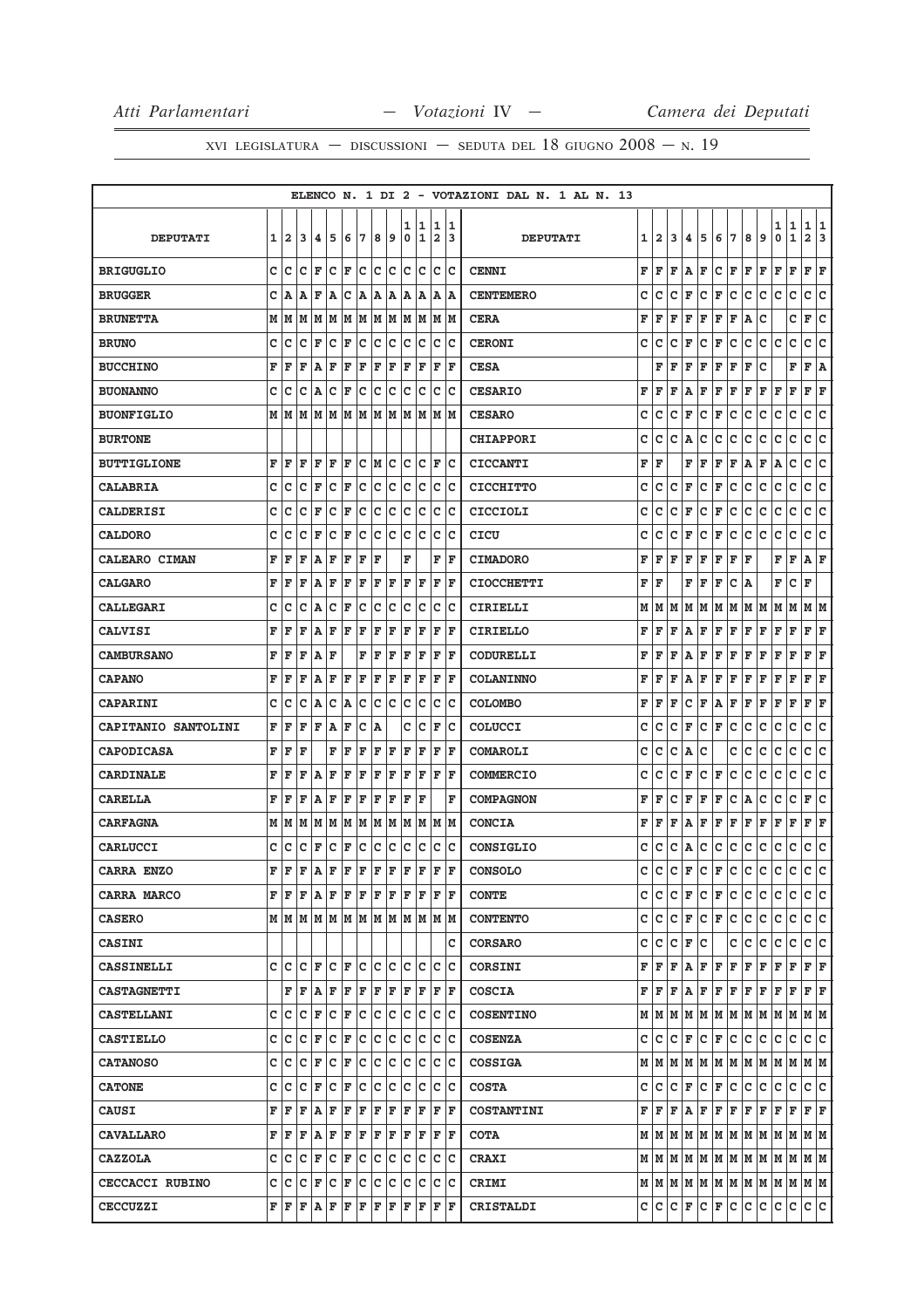|                    |   |                               |             |       |                    |     |     |     |                                 |     |      |                |     |   | ELENCO N. 1 DI 2 - VOTAZIONI DAL N. 1 AL N. 13 |   |         |   |     |     |                                 |     |     |     |     |                                                                                                                                                                                                                                                                                                                                                                                                                                                                                            |              |     |
|--------------------|---|-------------------------------|-------------|-------|--------------------|-----|-----|-----|---------------------------------|-----|------|----------------|-----|---|------------------------------------------------|---|---------|---|-----|-----|---------------------------------|-----|-----|-----|-----|--------------------------------------------------------------------------------------------------------------------------------------------------------------------------------------------------------------------------------------------------------------------------------------------------------------------------------------------------------------------------------------------------------------------------------------------------------------------------------------------|--------------|-----|
|                    |   |                               |             |       |                    |     |     |     |                                 | 1   | 11   | 1              | 11  |   |                                                |   |         |   |     |     |                                 |     |     |     | 1   | 1                                                                                                                                                                                                                                                                                                                                                                                                                                                                                          | 1            | 11  |
| <b>DEPUTATI</b>    | 1 | $\overline{\mathbf{2}}$       | 3           | 14.   | 15                 | 6   | 17  | 8   | و ا                             | 0   | 1    | $\overline{2}$ | 13  |   | <b>DEPUTATI</b>                                |   | 1 2     | 3 | 4   | 5   | 6                               | 17  | 8   | 9   | 0   | $\mathbf 1$                                                                                                                                                                                                                                                                                                                                                                                                                                                                                | $\mathbf{2}$ | 3   |
| <b>CROSETTO</b>    |   |                               |             |       |                    |     |     |     | MMMMMMMMMM                      |     | M M  | M M            |     |   | <b>DOZZO</b>                                   | c | c       | c | A   | lc. | F                               | lc. | с   | c   | с   | c                                                                                                                                                                                                                                                                                                                                                                                                                                                                                          | c            | lc  |
| <b>CROSIO</b>      | c | lc                            |             | C A C |                    | lc. | lc. | Ιc  |                                 | c   | Iс   | c              | Iс  |   | <b>DRAGO</b>                                   | F | F       | A | F   | F   | F                               | lc. | A   | c   | c   | $\mathtt{C}$                                                                                                                                                                                                                                                                                                                                                                                                                                                                               | F            | lc. |
| <b>CUOMO</b>       | F | F                             | F           | A     | F                  | F   | F   | F   | F                               | F   | F    | F              | F   |   | DUILIO                                         | F | F       | F | Α   | F   | F                               | F   | F   | F   | F   | F                                                                                                                                                                                                                                                                                                                                                                                                                                                                                          | F            | F   |
| <b>CUPERLO</b>     | F | F                             | ΙF          | ΙA.   | F                  | F   | F   | F   | F                               | F   | F    | F              | ١F  |   | DUSSIN GUIDO                                   | с | c       | c | Α   | с   | c                               | lc. | Iс  |     | c   | $\mathbf C$                                                                                                                                                                                                                                                                                                                                                                                                                                                                                | c c          |     |
| D'ALEMA            | F | ΙF                            | F           | ١A    | ΙF                 | F   | ΙF  | F   | F                               | F   | F    | F              | ΙF  |   | DUSSIN LUCIANO                                 | c | c       | c | Α   | с   | F                               | с   | с   | с   | c   | с                                                                                                                                                                                                                                                                                                                                                                                                                                                                                          | c            | c   |
| DAL LAGO           | c | c                             | C           | A     | lc                 | F   | lc. | lc  | lc.                             | c   | lc   | C              | Ιc  |   | <b>ESPOSITO</b>                                | F | F       | F | Α   | F   | F                               | F   | F   | F   | F   | F                                                                                                                                                                                                                                                                                                                                                                                                                                                                                          | F            | F   |
| DAL MORO           | F | l F                           | F           | A     | F                  | ΙF  |     | F   | F                               | F   | F    | F              | lF. |   | <b>EVANGELISTI</b>                             | F | F       | F | Α   | F   | Α                               | F   | F   | F   | F   | F                                                                                                                                                                                                                                                                                                                                                                                                                                                                                          | F            | F   |
| <b>DAMIANO</b>     |   | F                             | ΙF          | lc    | ΙF                 | F   | ΙF  | F   | ΙF                              | F   | F    | F              | ΙF  |   | <b>FADDA</b>                                   | F | F       | F | A   | F   | F                               | F   | F   | F   | F   | F                                                                                                                                                                                                                                                                                                                                                                                                                                                                                          | F            | ΙF  |
| D'AMICO            | c | Iс                            | c           | ١A    | Ιc                 | lc. | lc. | lc. | Iс                              | c   | Iс   | с              | Ιc  |   | <b>FAENZI</b>                                  | с | с       | c | F   | c   | F                               | c   | c   | c   | c   | $\mathbf C$                                                                                                                                                                                                                                                                                                                                                                                                                                                                                | c            | lc. |
| <b>D'ANTONA</b>    | F | ΙF                            | F           | A     | F                  | F   | F   | F   | F                               | F   | ΙF   | F              | F   |   | <b>FALLICA</b>                                 | с | с       | с | F   | с   | F                               | с   |     | с   | с   | с                                                                                                                                                                                                                                                                                                                                                                                                                                                                                          | с            | с   |
| <b>D'ANTONI</b>    | F | F                             | ΙF          | A     | F                  | F   | F   | F   | F                               | F   | F    | F              | lF. |   | <b>FARINA GIANNI</b>                           | F | F       | F | Α   | F   | F                               | F   | F   | F   | F   | F                                                                                                                                                                                                                                                                                                                                                                                                                                                                                          | F F          |     |
| DE ANGELIS         | C | C                             | C           | F     | c                  | F   | c   | C   | c                               | c   | c    | c              | Ιc  |   | <b>FARINA RENATO</b>                           | c | c       | c | F   | с   | F                               | с   | с   | с   | с   | с                                                                                                                                                                                                                                                                                                                                                                                                                                                                                          | c            | c   |
| DE BIASI           | F | F                             | ΙF          | A     | ΙF                 | F   | F   | F   | ΙF                              | ΙF  | F    | F              | l F |   | <b>FARINA COSCIONI</b>                         | F | F       | F | Α   | F   | F                               | F   | F   | F   | F   | F                                                                                                                                                                                                                                                                                                                                                                                                                                                                                          | F            | F   |
| DE CAMILLIS        | c | lc                            | c           | ΙF    | lc                 | F   | c   | Ιc  | Iс                              | Iс  | lc   | c              | Ιc  |   | <b>FARINONE</b>                                | F | F       | F | Α   | F   | F                               | F   | F   | l F | F   | ΙF                                                                                                                                                                                                                                                                                                                                                                                                                                                                                         | F F          |     |
| DE CORATO          | C | c                             | c           | F     | c                  | F   | c   | c   | Iс                              | c   | Ιc   | c              | Ιc  |   | <b>FASSINO</b>                                 |   |         |   |     |     |                                 |     |     |     |     |                                                                                                                                                                                                                                                                                                                                                                                                                                                                                            |              |     |
| DE GIROLAMO        | c | Iс                            | Iс          | l F   | $ C $ $\mathbf{F}$ |     | lc. | lc. | Iс                              | Iс  | Iс   | c              | Ιc  |   | <b>FAVA</b>                                    | c | c       | c |     | c   |                                 | c   | c.  | lc. | c   | c                                                                                                                                                                                                                                                                                                                                                                                                                                                                                          | c            | lc. |
| <b>DELFINO</b>     | F | ΙF                            | F           | F     | ΙF                 | F   | с   | ١A  |                                 | с   | c    | F              | Ιc  |   | <b>FAVIA</b>                                   | F | F       | F | Α   | F   | F                               | F   | F   |     |     | F                                                                                                                                                                                                                                                                                                                                                                                                                                                                                          | F            | F   |
| DELLA VEDOVA       | C | c                             | c           | ΙF    | lc                 | F   | c   | c   | c                               | c   | Iс   | c              | lc  |   | <b>FEDI</b>                                    | F | F       | F | Α   | F   | F                               | F   | F   | F   | F   | F                                                                                                                                                                                                                                                                                                                                                                                                                                                                                          | F F          |     |
| <b>DELL'ELCE</b>   | C | lc                            | C           | l F   | lc                 | F   | lc. | lc  | lc.                             | lc. | lc   | c              | Ιc  |   | <b>FEDRIGA</b>                                 | c | c       | c | А   | c   | C                               | C   | c   | с   | c   | с                                                                                                                                                                                                                                                                                                                                                                                                                                                                                          | c            | c   |
| DEL TENNO          |   | C                             | ١c          | ΙF    | c                  | F   | c   | c   | Iс                              | c   | lc   | с              | Ιc  |   | <b>FERRANTI</b>                                | F | F       | F | Α   | F   | F                               | F   | F   | F   | F   | F                                                                                                                                                                                                                                                                                                                                                                                                                                                                                          | F            | ΙF  |
| DE LUCA            | C | ١c                            | c           | ΙF    | lc                 | F   | c   | Ιc  | Iс                              | lc. | lc   | c              | Ιc  |   | <b>FERRARI</b>                                 | F | F       | F | Α   | F   | F                               | F   | F   | F   | F   | F                                                                                                                                                                                                                                                                                                                                                                                                                                                                                          | F            | F   |
| DE MICHELI         | F | F                             | F           | A     | F                  | F   | F   |     |                                 |     |      |                |     | F | <b>FIANO</b>                                   | F | F       | F | A   | F   | F                               | F   | F   | F   | F   | $\mathbf{F}$                                                                                                                                                                                                                                                                                                                                                                                                                                                                               | F            | ΙF  |
| DE NICHILO RIZZOLI | c | lc                            | Iс          | l F   | lc                 | F   | lc. | lc. | lc                              | c   | Iс   | c              | lc  |   | <b>FIORIO</b>                                  | F | F       | F | А   | F   | F                               | F   | F   | F   | F   | F                                                                                                                                                                                                                                                                                                                                                                                                                                                                                          | F            | F   |
| DE PASQUALE        | F | ΙF                            | F           | A     | F                  | F   | F   | F   | F                               | F   | F    | F              | F   |   | <b>FIORONI</b>                                 | F | F       | F | Α   | F   | F                               | F   | F   | F   |     | F                                                                                                                                                                                                                                                                                                                                                                                                                                                                                          | F            | F   |
| DE POLI            | F | İF                            | F           | F     | F                  | F   | A   | A   | c                               | c   |      | F              | Ιc  |   | <b>FITTO</b>                                   | м | M       | M | M   | M   | M                               | M   | M   | M   | M   | M                                                                                                                                                                                                                                                                                                                                                                                                                                                                                          | MM           |     |
| DE TORRE           | F | F                             | $\mathbf F$ | ١A.   | F                  | F   | F   | F   | $\mathbf F$                     | F   | F    | F              | F   |   | <b>FLUVI</b>                                   |   | FF      | F | ۱A. | F F |                                 | F   | F   | F   | F   | F                                                                                                                                                                                                                                                                                                                                                                                                                                                                                          | F            | l F |
| <b>DI BIAGIO</b>   |   |                               |             |       |                    |     |     |     | CCCCFCFCFCCCCCCCC               |     |      |                |     |   | <b>FOGLIARDI</b>                               |   |         |   |     |     |                                 |     |     |     |     | ${\bf F}\, \,{\bf F}\, \,{\bf F}\, \,{\bf A}\, \,{\bf F}\, \,{\bf F}\, \,{\bf F}\, \,{\bf F}\, \,{\bf F}\, \,{\bf F}\, \,{\bf F}\, \,{\bf F}\, \,{\bf F}\, \,{\bf F}\, \,{\bf F}\, \,{\bf F}\, \,{\bf F}\, \,{\bf F}\, \,{\bf F}\, \,{\bf F}\, \,{\bf F}\, \,{\bf F}\, \,{\bf F}\, \,{\bf F}\, \,{\bf F}\, \,{\bf F}\, \,{\bf F}\, \,{\bf F}\, \,{\bf F}\, \,{\bf F}\, \,{\bf F}\, \,{\bf F$                                                                                               |              |     |
| DI CAGNO ABBRESCIA |   |                               |             |       |                    |     |     |     |                                 |     |      |                | c c |   | <b>FOGLIATO</b>                                |   |         |   |     |     | $C C C A C F C C C$             |     |     |     | lc. | lc.                                                                                                                                                                                                                                                                                                                                                                                                                                                                                        | c c          |     |
| DI CATERINA        |   |                               |             |       |                    |     |     |     |                                 |     |      |                |     |   | <b>FOLLEGOT</b>                                |   | C C C A |   |     |     | $ C $ $\mathbf{F} C$            |     | lc. | lc. | с   | с                                                                                                                                                                                                                                                                                                                                                                                                                                                                                          | c c          |     |
| <b>DI CENTA</b>    |   |                               |             |       |                    |     |     |     |                                 |     |      |                |     |   | <b>FONTANA GREGORIO</b>                        |   |         |   |     |     | C C C F C F C                   |     | c c |     | c c |                                                                                                                                                                                                                                                                                                                                                                                                                                                                                            | c c          |     |
| DI GIUSEPPE        |   |                               |             |       |                    |     |     |     | F F F A F F F F F F             |     | F  F |                | A F |   | FONTANA VINCENZO ANTO.                         |   | C C C F |   |     |     | $ C $ $\mathbf{F}$ $ C $        |     | с   | c   |     | с                                                                                                                                                                                                                                                                                                                                                                                                                                                                                          | c c          |     |
| <b>DIMA</b>        |   | $C C C F C F C C C C$         |             |       |                    |     |     |     |                                 |     | c c  |                | c c |   | <b>FONTANELLI</b>                              |   |         |   |     |     |                                 |     |     |     |     | ${\bf F} \,   \, {\bf F} \,   \, {\bf F} \,   \, {\bf F} \,   \, {\bf F} \,   \, {\bf F} \,   \, {\bf F} \,   \, {\bf F} \,   \, {\bf F} \,   \, {\bf F} \,   \, {\bf F} \,   \, {\bf F} \,   \, {\bf F} \,   \, {\bf F} \,   \, {\bf F} \,   \, {\bf F} \,   \, {\bf F} \,   \, {\bf F} \,   \, {\bf F} \,   \, {\bf F} \,   \, {\bf F} \,   \, {\bf F} \,   \, {\bf F} \,   \, {\bf F} \,   \, {\bf F}$                                                                                  |              |     |
| <b>D'INCECCO</b>   |   |                               |             |       |                    |     |     |     |                                 |     |      |                |     |   | <b>FORCOLIN</b>                                |   |         |   |     |     | $C C C F C F C C$               |     |     |     | c   |                                                                                                                                                                                                                                                                                                                                                                                                                                                                                            | c c          |     |
| DIONISI            |   |                               |             |       |                    |     |     |     | FFCFFFCACCCFC                   |     |      |                |     |   | <b>FORMICHELLA</b>                             |   |         |   |     |     |                                 |     |     |     |     | $C C C F C F C C C C C C C C C $                                                                                                                                                                                                                                                                                                                                                                                                                                                           |              |     |
| <b>DI PIETRO</b>   |   |                               |             |       |                    |     |     |     |                                 |     |      |                |     |   | <b>FORMISANO ANIELLO</b>                       |   |         |   |     |     |                                 |     |     |     |     |                                                                                                                                                                                                                                                                                                                                                                                                                                                                                            |              |     |
| D'IPPOLITO VITALE  |   |                               |             |       |                    |     |     |     | CCCCFCFCFCCCCCCCC               |     |      |                |     |   | <b>FORMISANO ANNA TERESA</b>                   |   |         |   |     |     |                                 |     |     |     |     | $F$ $F$ $C$ $F$ $F$ $F$ $C$ $A$ $C$ $C$ $C$ $F$ $C$                                                                                                                                                                                                                                                                                                                                                                                                                                        |              |     |
| <b>DISTASO</b>     |   |                               |             |       |                    |     |     |     | c c c F c F c c c c c c c c c c |     |      |                |     |   | FOTI ANTONINO                                  |   |         |   |     |     | $C  C   C   F   C   F   C   C $ |     |     |     |     | c c c                                                                                                                                                                                                                                                                                                                                                                                                                                                                                      |              |     |
| <b>DIVELLA</b>     |   |                               |             |       |                    |     |     |     |                                 |     |      |                |     |   | FOTI TOMMASO                                   |   |         |   |     |     | C C C F C F C                   |     | c.  | lc. | с   | с                                                                                                                                                                                                                                                                                                                                                                                                                                                                                          | c c          |     |
| DI VIRGILIO        |   |                               |             |       |                    |     |     |     | C C C F C F C C C C C           |     |      |                | c c |   | <b>FRANCESCHINI</b>                            |   |         |   |     |     |                                 |     |     |     |     | $\mathbf{F} \left  \mathbf{F} \right. \left  \mathbf{F} \right. \left  \mathbf{F} \right. \left  \mathbf{F} \right. \left  \mathbf{F} \right. \left  \mathbf{F} \right. \left  \mathbf{F} \right. \left  \mathbf{F} \right. \left  \mathbf{F} \right. \left  \mathbf{F} \right. \left  \mathbf{F} \right. \left  \mathbf{F} \right. \left  \mathbf{F} \right. \left  \mathbf{F} \right. \left  \mathbf{F} \right. \left  \mathbf{F} \right. \left  \mathbf{F} \right. \left  \mathbf{F} \$ |              |     |
| <b>DONADI</b>      |   | F   F   F   A   F   F   F   F |             |       |                    |     |     |     |                                 |     |      | FF             |     |   | <b>FRANZOSO</b>                                |   |         |   |     |     |                                 |     |     |     |     | $C  C   C   F   C   C   C   C   C   C   C $                                                                                                                                                                                                                                                                                                                                                                                                                                                |              |     |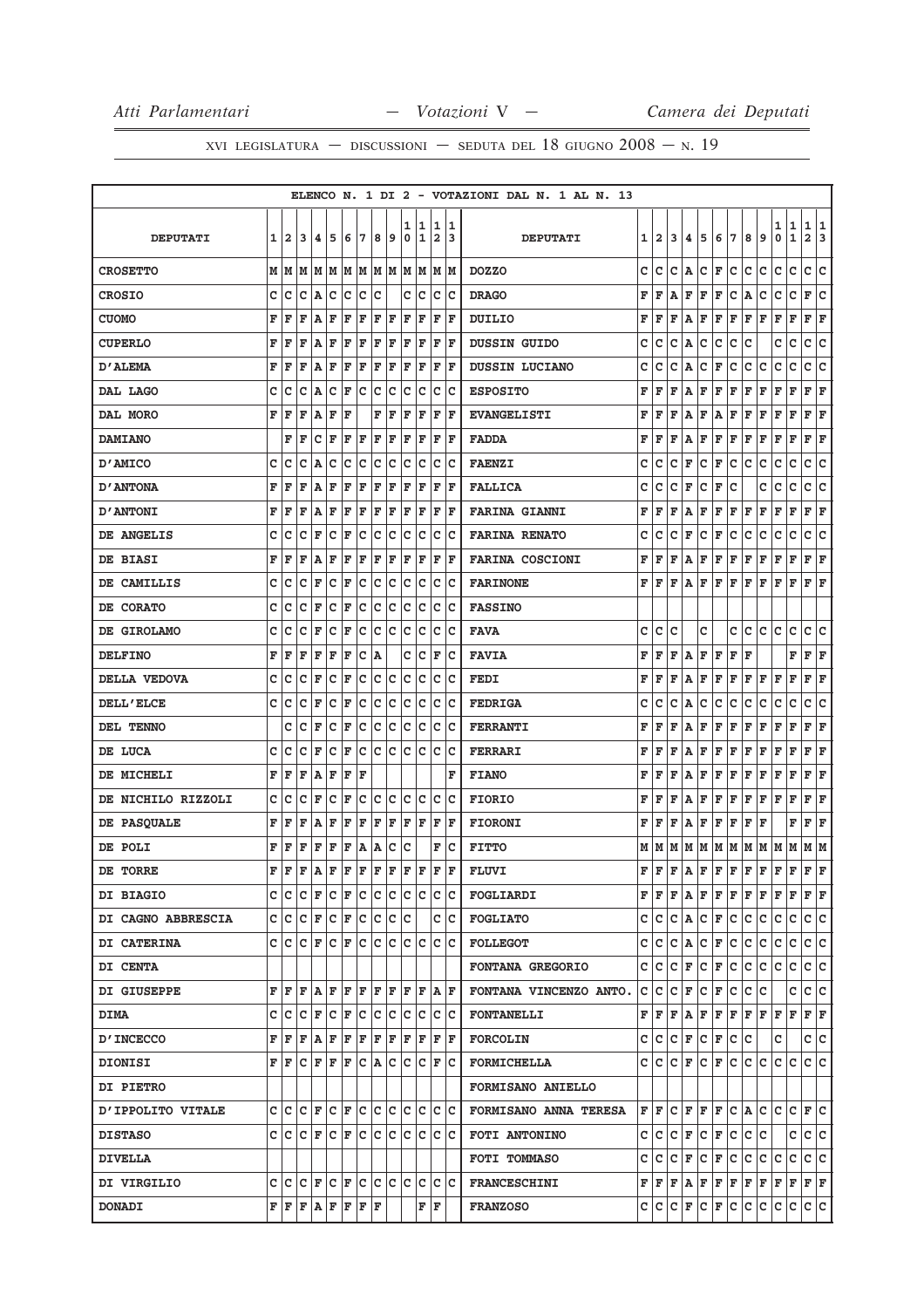|                          |   |                |     |                                                           |    |     |     |     |              |              |        |        |                                                 | ELENCO N. 1 DI 2 - VOTAZIONI DAL N. 1 AL N. 13 |   |                                             |     |                 |                                                                                                                                                                          |             |     |     |     |                                                                                                                                                                                                                                                                                                                                                                                                                                                                                            |              |              |     |
|--------------------------|---|----------------|-----|-----------------------------------------------------------|----|-----|-----|-----|--------------|--------------|--------|--------|-------------------------------------------------|------------------------------------------------|---|---------------------------------------------|-----|-----------------|--------------------------------------------------------------------------------------------------------------------------------------------------------------------------|-------------|-----|-----|-----|--------------------------------------------------------------------------------------------------------------------------------------------------------------------------------------------------------------------------------------------------------------------------------------------------------------------------------------------------------------------------------------------------------------------------------------------------------------------------------------------|--------------|--------------|-----|
| <b>DEPUTATI</b>          | 1 | $\overline{2}$ | 13  | 14.                                                       | 5  | 6   | 17  | 8   | و            | ı<br>0       | 1<br>1 | 1<br>2 | 1<br>3                                          | <b>DEPUTATI</b>                                | 1 | 2                                           | 3   | 4               |                                                                                                                                                                          | 567         |     | 8   | 9   | 1   1<br>0                                                                                                                                                                                                                                                                                                                                                                                                                                                                                 | 1            | 11<br>2 3    |     |
|                          |   |                |     |                                                           |    |     |     |     |              |              |        |        |                                                 |                                                |   |                                             |     |                 |                                                                                                                                                                          |             |     |     |     |                                                                                                                                                                                                                                                                                                                                                                                                                                                                                            |              |              |     |
| <b>FRASSINETTI</b>       | c | lc             | с   | F                                                         | c  | F   | с   | c   | Ιc           | c            | Ιc     | c      | Iс                                              | <b>GOLFO</b>                                   | c | c                                           | c   | F               | c                                                                                                                                                                        | F           | lc. | c   | c   | c                                                                                                                                                                                                                                                                                                                                                                                                                                                                                          | c            | c            | Iс  |
| <b>FRATTINI</b>          |   | MM             |     | M  M  M  M  M                                             |    |     |     | MM  |              | M            | M      |        | M  M                                            | <b>GOTTARDO</b>                                |   |                                             |     |                 |                                                                                                                                                                          |             |     |     |     |                                                                                                                                                                                                                                                                                                                                                                                                                                                                                            |              |              |     |
| <b>FRONER</b>            | F | F              | F   | A                                                         | F  |     | F   | F   | F            | F            | F      | F      | F                                               | GOZI                                           | F | F                                           | F   | A               | F                                                                                                                                                                        | F           | F   |     |     | F                                                                                                                                                                                                                                                                                                                                                                                                                                                                                          |              | F            | F   |
| <b>FUCCI</b>             | c | Ιc             | c   | F                                                         | c  | F   | C   | C   | c            | c            | c      | c      | Ιc                                              | <b>GRANATA</b>                                 | с | с                                           | с   | F               | F                                                                                                                                                                        | $\mathbf F$ | c   | c   | c   | c                                                                                                                                                                                                                                                                                                                                                                                                                                                                                          | c            | c            | c   |
| <b>FUGATTI</b>           | c | c              | c   | A                                                         | c  | c   | c   | C   | c            | c            | c      | c      | c                                               | <b>GRASSI</b>                                  | F | F                                           | F   | F               | F                                                                                                                                                                        | F           | F   | F   | F   | F                                                                                                                                                                                                                                                                                                                                                                                                                                                                                          | F            | $\mathbf{F}$ | F   |
| <b>GAGLIONE</b>          | F | F              | F   | ١A                                                        | F  | F   | F   | F   | ΙF           | F            |        | F      | ΙF                                              | <b>GRAZIANO</b>                                | F | F                                           | F   | l A             | F                                                                                                                                                                        | F           | lF. | F   | F   | F                                                                                                                                                                                                                                                                                                                                                                                                                                                                                          | F            | F            | F   |
| <b>GALATI</b>            | с | с              | c   | F                                                         | c  | F   | c   | lc. | Iс           | c            | Ιc     |        | c                                               | GRIMALDI                                       |   |                                             |     |                 |                                                                                                                                                                          |             |     |     |     |                                                                                                                                                                                                                                                                                                                                                                                                                                                                                            |              |              |     |
| <b>GALLETTI</b>          | F | F              | c   | F                                                         | F  | F   | c   | ١A  | с            |              |        |        |                                                 | <b>GRIMOLDI</b>                                | с | c                                           | с   | Α               | c                                                                                                                                                                        | c           | lc. | c   | c   | c                                                                                                                                                                                                                                                                                                                                                                                                                                                                                          | с            | c            | с   |
| <b>GARAGNANI</b>         | c | с              | c   | F                                                         | с  | F   | с   | c   | Iс           | c            | Iс     | c      | Ιc                                              | <b>GUZZANTI</b>                                | с | с                                           | с   | F               | c                                                                                                                                                                        | F           | Iс  | с   | c   | с                                                                                                                                                                                                                                                                                                                                                                                                                                                                                          | c            | c            | lc. |
| <b>GARAVINI</b>          | F | F              | F   | A                                                         | F  | F   | F   | F   | F            | F            | F      | F      | F                                               | <b>HOLZMANN</b>                                | с | с                                           | с   | F               | с                                                                                                                                                                        | F           | с   | с   | с   | с                                                                                                                                                                                                                                                                                                                                                                                                                                                                                          | с            | с            | c   |
| <b>GAROFALO</b>          | c | c              | c   | F                                                         | c  | F   | c   | C   | c            | C            | c      | c      | c                                               | <b>IANNACCONE</b>                              | с | с                                           | с   | F               | с                                                                                                                                                                        | $\mathbf F$ | с   | с   | с   | c                                                                                                                                                                                                                                                                                                                                                                                                                                                                                          | c            | c            | c   |
| <b>GAROFANI</b>          | F | F              | F   | A                                                         | F  | F   | F   | F   | F            | ΙF           | F      | ΙF     | l F                                             | IANNARILLI                                     | c | с                                           | c   | F               | c                                                                                                                                                                        | F           | c   | c   | c   | c                                                                                                                                                                                                                                                                                                                                                                                                                                                                                          | c            | c            | c   |
| <b>GASBARRA</b>          | F | F              | ΙF  | lA.                                                       | F  | F   | F   | F   | F            | F            | F      | F      | F                                               | <b>IANNUZZI</b>                                | F | F                                           | F   | A               | F                                                                                                                                                                        | F           | F   | F   | F   | F                                                                                                                                                                                                                                                                                                                                                                                                                                                                                          | F            | F            | F   |
| <b>GATTI</b>             | F | F              | F   | A                                                         | F  | F   | F   | F   | F            | F            | F      | F      | F                                               | <b>IAPICCA</b>                                 | c | с                                           | с   | F               | с                                                                                                                                                                        | $\mathbf F$ | с   | c   | с   | c                                                                                                                                                                                                                                                                                                                                                                                                                                                                                          | c            | c            | lc. |
| <b>GAVA</b>              | C | Iс             | c   | F                                                         | c  | F   | с   | c   | Iс           | c            | c      | c      | c                                               | <b>JANNONE</b>                                 | с | с                                           | с   | F               | с                                                                                                                                                                        | F           | c   | c   | с   | c                                                                                                                                                                                                                                                                                                                                                                                                                                                                                          | c            | c            | c   |
| <b>GELMINI</b>           | м | M              | M   | M                                                         | M  | M   | M   | M   | M            | lм           | M      | М      | lМ                                              | <b>LABOCCETTA</b>                              | с | c                                           | с   | F               | с                                                                                                                                                                        | F           | c   | с   | с   | c                                                                                                                                                                                                                                                                                                                                                                                                                                                                                          | c            | с            | с   |
| <b>GENOVESE</b>          | F | F              | F   | lA.                                                       | F  | F   | F   | F   | F            | F            | F      | F      | F                                               | <b>LAFFRANCO</b>                               | с | с                                           | с   | F               | с                                                                                                                                                                        | F           | c   | с   | с   | с                                                                                                                                                                                                                                                                                                                                                                                                                                                                                          | с            | c            | с   |
| <b>GENTILONI SILVERI</b> | F | F              | F   | A                                                         | F  | F   | F   | F   | F            | ΙF           | F      | F      | l F                                             | <b>LA FORGIA</b>                               | F | F                                           | F   | Α               | F                                                                                                                                                                        | F           | F   | F   | F   | F                                                                                                                                                                                                                                                                                                                                                                                                                                                                                          | $\mathbf F$  | F            | F   |
| <b>GERMANA'</b>          | c | Iс             | c   | F                                                         | Iс | F   | c   | lc. | Ιc           | c            | Iс     | c      | Ιc                                              | LAGANA' FORTUGNO                               |   |                                             |     |                 |                                                                                                                                                                          |             |     |     |     |                                                                                                                                                                                                                                                                                                                                                                                                                                                                                            |              |              |     |
| <b>GHEDINI</b>           |   |                |     |                                                           |    |     |     |     |              |              |        |        | c                                               | <b>LAINATI</b>                                 | c | c                                           | c   | F               | c                                                                                                                                                                        | F           | lc. | с   | c   | с                                                                                                                                                                                                                                                                                                                                                                                                                                                                                          | с            | c            | с   |
| <b>GHIGLIA</b>           | c | Iс             | c   | F                                                         | c  | F   | c   | lc. | Iс           | c            | lc.    | c      | Iс                                              | LA LOGGIA                                      | c | c                                           | c   | F               | c                                                                                                                                                                        | c           | lc. | c   | c   | c                                                                                                                                                                                                                                                                                                                                                                                                                                                                                          | c            | c c          |     |
| <b>GHIZZONI</b>          | F | F              | F   | A                                                         | F  | F   | F   | F   | F            | F            | F      | F      | F                                               | LA MALFA                                       |   |                                             |     |                 |                                                                                                                                                                          |             |     |     |     |                                                                                                                                                                                                                                                                                                                                                                                                                                                                                            |              |              |     |
| <b>GIACHETTI</b>         | F | F              | F   | A                                                         | F  | F   | F   | F   | F            | F            | F      | F      | F                                               | <b>LAMORTE</b>                                 | с | с                                           | с   | F               | c                                                                                                                                                                        | F           | Iс  | с   | с   | с                                                                                                                                                                                                                                                                                                                                                                                                                                                                                          | c            | c            | Ιc  |
| <b>GIACOMELLI</b>        | F | F              | F   | A                                                         | F  | F   | F   | F   | F            | F            | F      | F      | l F                                             | <b>LANDOLFI</b>                                | с | с                                           | с   | F               | с                                                                                                                                                                        | F           | c   | c   | с   | с                                                                                                                                                                                                                                                                                                                                                                                                                                                                                          | с            | c            | с   |
| <b>GIACOMONI</b>         | c | Iс             | c   | F                                                         | c  | F   | c   | lc. | lc           | $\mathbf c$  | Ιc     | c      | lc                                              | <b>LANZARIN</b>                                | c | с                                           | с   | A               | c                                                                                                                                                                        | $\mathbf F$ | c   | c   |     | c                                                                                                                                                                                                                                                                                                                                                                                                                                                                                          | c            | $\mathbf{C}$ | c   |
| <b>GIAMMANCO</b>         | C | lc             | c   | F                                                         | c  | F   | c   | lc  | $\mathbf{C}$ | $\mathbf{C}$ |        | Ć      | C                                               | <b>LANZILLOTTA</b>                             | F | F                                           | F   |                 | F                                                                                                                                                                        | F           | F   | F   | F   | F                                                                                                                                                                                                                                                                                                                                                                                                                                                                                          | $\mathbf{F}$ |              | F   |
| <b>GIBELLI</b>           |   |                |     | C C C A C F C                                             |    |     |     | lc. | lc           | lc.          | lc.    | lc.    | ΙC                                              | <b>LARATTA</b>                                 |   |                                             |     |                 | ${\bf F}$ $\bf [F]$ $\bf [F]$ $\bf [F]$ $\bf [F]$ $\bf [F]$                                                                                                              |             |     | lF. | ΙF  | lF.                                                                                                                                                                                                                                                                                                                                                                                                                                                                                        | F            | F F          |     |
| <b>GIBIINO</b>           |   |                |     |                                                           |    |     |     |     |              |              |        |        |                                                 | LA RUSSA                                       |   |                                             |     |                 |                                                                                                                                                                          |             |     |     |     | $\texttt{M} \mid \texttt{M} \mid \texttt{M} \mid \texttt{M} \mid \texttt{M} \mid \texttt{M} \mid \texttt{M} \mid \texttt{M} \mid \texttt{M} \mid \texttt{M} \mid \texttt{M} \mid \texttt{M}$                                                                                                                                                                                                                                                                                               |              |              |     |
| <b>GIDONI</b>            |   |                |     | C C C F C F C C                                           |    |     |     |     |              | C            |        |        | c Ic                                            | <b>LATTERI</b>                                 |   |                                             |     |                 |                                                                                                                                                                          |             |     |     |     |                                                                                                                                                                                                                                                                                                                                                                                                                                                                                            |              |              |     |
| <b>GINEFRA</b>           |   |                |     | F F F A F                                                 |    | F F |     | F F |              |              | F F    |        | FF                                              | <b>LAZZARI</b>                                 |   |                                             |     |                 |                                                                                                                                                                          |             |     |     |     | $C  C   C   F   C   C   C   C   C   C   C   C $                                                                                                                                                                                                                                                                                                                                                                                                                                            |              |              |     |
| <b>GINOBLE</b>           |   |                | F F | AF                                                        |    | ΙF  | F   | F   | F            | ΙF           | F      | F      | F                                               | <b>LEHNER</b>                                  |   |                                             |     |                 | C C C F C                                                                                                                                                                | F C         |     | c   | lc. | c                                                                                                                                                                                                                                                                                                                                                                                                                                                                                          | c            | C C          |     |
| GIORGETTI ALBERTO        |   |                |     | $M$   $M$   $M$   $M$   $M$   $M$   $M$                   |    |     |     | MM  |              | lМ           | M      |        | M  M                                            | <b>LENZI</b>                                   |   |                                             |     |                 | $\mathbf{F} \left  \mathbf{F} \right  \mathbf{F} \left  \mathbf{A} \right  \mathbf{F} \left  \mathbf{F} \right  \mathbf{F} \left  \mathbf{F} \right  \mathbf{F} \right $ |             |     |     |     | F F                                                                                                                                                                                                                                                                                                                                                                                                                                                                                        |              | F F          |     |
| GIORGETTI GIANCARLO      |   |                |     | $M$   $M$   $M$   $M$   $M$   $M$   $M$   $M$   $M$   $M$ |    |     |     |     |              |              |        |        | M M                                             | LEO                                            |   | c  c                                        | ∣c. |                 | F C F C                                                                                                                                                                  |             |     | c c |     | c c                                                                                                                                                                                                                                                                                                                                                                                                                                                                                        |              | c c          |     |
|                          |   |                |     |                                                           |    |     |     | F F |              | F            | F      | F      |                                                 | <b>LEONE</b>                                   |   | c  c                                        | с   | F               | $ C $ $\mathbf{F}$ $ C $                                                                                                                                                 |             |     | c   | c   | c                                                                                                                                                                                                                                                                                                                                                                                                                                                                                          | с            | c c          |     |
| <b>GIOVANELLI</b>        |   |                |     | F F F A F F F<br>C C C F C F C C C                        |    |     |     |     |              |              | c c    |        | c c                                             |                                                |   |                                             |     |                 |                                                                                                                                                                          | F F         |     | F F |     | $F$ $F$ $F$                                                                                                                                                                                                                                                                                                                                                                                                                                                                                |              |              |     |
| <b>GIRLANDA</b>          |   |                |     |                                                           |    |     |     |     |              |              |        |        |                                                 | <b>LETTA</b>                                   |   |                                             |     | F   A   F       |                                                                                                                                                                          |             |     |     |     |                                                                                                                                                                                                                                                                                                                                                                                                                                                                                            |              |              |     |
| <b>GIRO</b>              |   |                |     | M   M   M   M   M   M   M   M   M   M                     |    |     |     |     |              |              |        |        | M M                                             | <b>LEVI</b>                                    |   | ${\tt F}$ $\vert {\tt F} \vert$ ${\tt F}$   |     |                 | F                                                                                                                                                                        | F           | F   | F   | F   | F                                                                                                                                                                                                                                                                                                                                                                                                                                                                                          | F            | $F$ $\bf{F}$ |     |
| GIUDICE                  |   |                |     |                                                           |    |     |     |     |              |              |        |        |                                                 | LIBE'                                          |   | $\mathbf{F} \parallel \mathbf{F} \parallel$ |     |                 |                                                                                                                                                                          |             |     |     |     | C F F F C A C C C                                                                                                                                                                                                                                                                                                                                                                                                                                                                          |              | F C          |     |
| <b>GIULIETTI</b>         |   | FF             | l F | A F                                                       |    | lF. | lF. | lF. | lF.          | lF.          | l F    | F      | ١F                                              | LISI                                           |   | c  c                                        |     | $ {\tt C}\, $ F | c.                                                                                                                                                                       | F C         |     | c.  | lc. | c                                                                                                                                                                                                                                                                                                                                                                                                                                                                                          | c            | c c          |     |
| <b>GNECCHI</b>           |   |                |     |                                                           |    |     |     |     |              |              |        |        |                                                 | LOLLI                                          |   |                                             |     |                 |                                                                                                                                                                          |             |     |     |     | $\mathbf{F} \left  \mathbf{F} \right. \left  \mathbf{F} \right. \left  \mathbf{F} \right. \left  \mathbf{F} \right. \left  \mathbf{F} \right. \left  \mathbf{F} \right. \left  \mathbf{F} \right. \left  \mathbf{F} \right. \left  \mathbf{F} \right. \left  \mathbf{F} \right. \left  \mathbf{F} \right. \left  \mathbf{F} \right. \left  \mathbf{F} \right. \left  \mathbf{F} \right. \left  \mathbf{F} \right. \left  \mathbf{F} \right. \left  \mathbf{F} \right. \left  \mathbf{F} \$ |              |              |     |
| GOISIS                   |   |                |     |                                                           |    |     |     |     |              |              |        |        | $C  C   C   A   C   F   C   C   C   C   C   C $ | <b>LOMBARDO</b>                                |   |                                             |     |                 |                                                                                                                                                                          |             |     |     |     | $\texttt{M} \mid \texttt{M} \mid \texttt{M} \mid \texttt{M} \mid \texttt{M} \mid \texttt{M} \mid \texttt{M} \mid \texttt{M} \mid \texttt{M} \mid \texttt{M} \mid \texttt{M} \mid \texttt{M}$                                                                                                                                                                                                                                                                                               |              |              |     |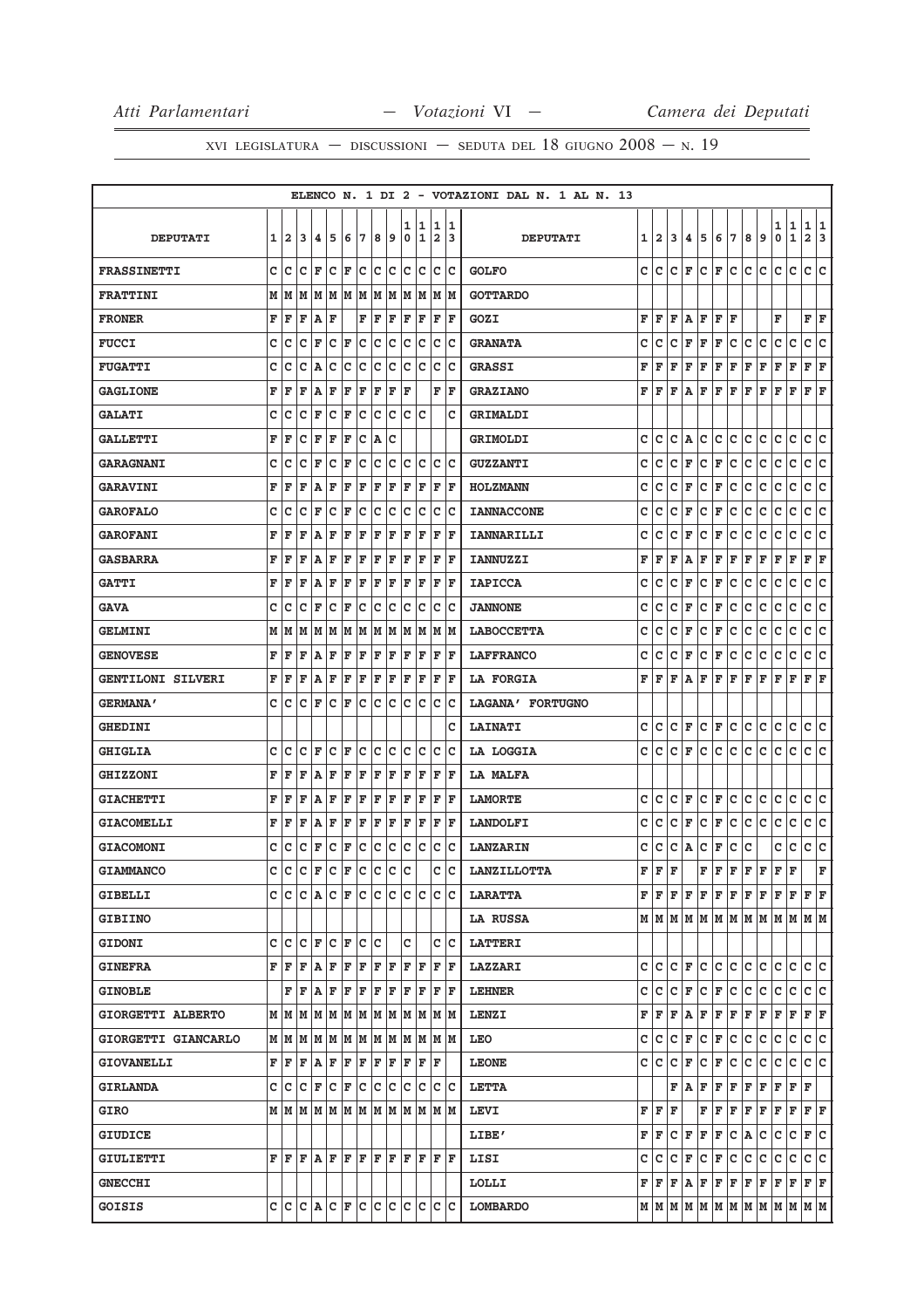|                             |   |                         |                                                                                                             |                       |         |     |     |    |                                                           |        |         |                              |          | ELENCO N. 1 DI 2 - VOTAZIONI DAL N. 1 AL N. 13 |   |                           |     |                 |           |                                                         |      |     |                                                           |        |                  |                   |        |
|-----------------------------|---|-------------------------|-------------------------------------------------------------------------------------------------------------|-----------------------|---------|-----|-----|----|-----------------------------------------------------------|--------|---------|------------------------------|----------|------------------------------------------------|---|---------------------------|-----|-----------------|-----------|---------------------------------------------------------|------|-----|-----------------------------------------------------------|--------|------------------|-------------------|--------|
| <b>DEPUTATI</b>             | 1 | $\overline{\mathbf{2}}$ | 3                                                                                                           | 4                     | 5       | 6   | 7   | 8  | 9                                                         | 1<br>0 | 11<br>1 | 1<br>$\overline{\mathbf{2}}$ | 11<br>13 | <b>DEPUTATI</b>                                | 1 | $\mathbf{2}$              | 3   | 4               | 5         | 6                                                       | 7    | 8   | 9                                                         | 1<br>0 | 1<br>$\mathbf 1$ | 1<br>$\mathbf{2}$ | 1<br>3 |
| LO MONTE                    | c | Iс                      | c                                                                                                           | A C                   |         | F   | lc. | c  | Iс                                                        | c      | Iс      | c                            | Iс       | <b>MATTESINI</b>                               | F | F                         | F   | А               | F         | F                                                       | F    | F   | F                                                         | F      | F                | F F               |        |
| LO MORO                     | F | F                       | F                                                                                                           | ΙA                    | ΙF      |     | F   | F  | F                                                         | F      | F       | F                            | lF.      | MAZZARELLA                                     | F | F                         | F   | F               | F         | F                                                       | F    | F   | F                                                         | F      | F                |                   | F      |
| LO PRESTI                   | c | Iс                      | c                                                                                                           | F                     | c       | F   | c   | c  | Ιc                                                        | с      | c       | c                            | Ιc       | <b>MAZZOCCHI</b>                               | М | M                         | М   | М               | M         | M                                                       | lм   | M   | M                                                         | М      | M                | M                 | M      |
| <b>LORENZIN</b>             | c | с                       | c                                                                                                           | l F                   | с       | F   | c   | c  | с                                                         | c      | Iс      | c                            | Iс       | MAZZONI                                        | с | с                         | с   | F               | с         | F                                                       | C    | c   | c                                                         | с      | c                | c                 | lc.    |
| <b>LOSACCO</b>              | F | ΙF                      | F                                                                                                           | A                     | F       | F   | F   | F  | F                                                         | F      | ΙF      | F                            | ΙF       | <b>MAZZUCA</b>                                 | с | с                         | с   | F               |           | F                                                       | с    |     | с                                                         | с      |                  | с                 |        |
| <b>LOVELLI</b>              | F | ΙF                      | ΙF                                                                                                          | ١A.                   | F       | F   | F   | F  | F                                                         | F      | F       | F                            | F        | <b>MECACCI</b>                                 | F | F                         | F   | Α               | F         | F                                                       | F    | F   | F                                                         | F      | F                | F                 | F      |
| LUCA'                       |   |                         |                                                                                                             |                       |         |     |     |    |                                                           |        |         |                              |          | <b>MELANDRI</b>                                | F | F                         |     | Α               | F         | F                                                       | F    | F   | F                                                         | F      | F                | F                 | F      |
| LULLI                       | F | F                       | F                                                                                                           | lc                    | ΙF      | F   | ΙF  | F  | ΙF                                                        | ΙF     | F       | F                            | ΙF       | <b>MELCHIORRE</b>                              | c | c                         | c   | F               | c         | F                                                       | c    | c   | c                                                         | c      | c                | c                 | c      |
| LUNARDI                     | с | с                       | c                                                                                                           | F                     | Iс      | F   | c   |    |                                                           |        | с       | с                            | Iс       | MELIS                                          | F | F                         | F   | Α               | F         | F                                                       | F    | F   | F                                                         | F      | F                | F                 | F      |
| <b>LUONGO</b>               | F | F                       |                                                                                                             | Α                     | ΙF      | F   | F   | F  | F                                                         | F      | F       | F                            | l F      | <b>MELONI</b>                                  | М | м                         | м   | М               | M         | M                                                       | M    | M   | M                                                         | M      | M                | M                 | lм     |
| LUPI                        | М | c                       | c                                                                                                           | l F                   | Iс      | F   | с   | c  | с                                                         | c      | Iс      | с                            | Iс       | <b>MENIA</b>                                   | с | с                         | с   | F               | с         | F                                                       | C    | с   | с                                                         | с      | c                | c                 | lc.    |
| LUSETTI                     | F | ΙF                      | F                                                                                                           | A                     | F       | F   | F   | F  | F                                                         | F      | ΙF      | F                            | l F      | <b>MERLO GIORGIO</b>                           | F | F                         | F   | Α               | F         | F                                                       | F    | F   | F                                                         | F      | F                | F                 | F      |
| <b>LUSSANA</b>              | c | с                       | c                                                                                                           | lA.                   | Ιc      | F   | c   | c  | Iс                                                        | c      | c       | с                            | Iс       | MERLO RICARDO ANTONIO                          |   |                           |     |                 |           |                                                         |      |     |                                                           |        |                  |                   |        |
| <b>MACCANTI</b>             |   |                         |                                                                                                             |                       |         |     |     |    |                                                           |        |         |                              |          | <b>MERLONI</b>                                 | F | F                         | F   | Α               | F         | F                                                       | F    | F   | F                                                         | F      | F                | F                 | F      |
| <b>MADIA</b>                | F | ΙF                      | F                                                                                                           | ١A                    | ΙF      | F   | ΙF  | F  | F                                                         | F      | ΙF      | F                            | ΙF       | <b>MESSINA</b>                                 | F | F                         | F   | А               | F         | F                                                       | F    | F   | F                                                         | F      | F                | F                 | F      |
| <b>MALGIERI</b>             | c | с                       | c                                                                                                           | l F                   | Iс      | F   | c   | Ιc | Iс                                                        | Iс     | Iс      | c                            | Ιc       | <b>META</b>                                    | F | F                         | F   | Α               | F         | F                                                       | F    | F   | F                                                         | F      | F                | F                 | F      |
| <b>MANCUSO</b>              | c | Ιc                      | c                                                                                                           | F                     | c       | F   | с   | c  | c                                                         | с      | c       | с                            | Iс       | <b>MICCICHE'</b>                               | с | c                         | c   | F               | с         | F                                                       | с    | c   | c                                                         | с      | с                | c                 |        |
| <b>MANNINO</b>              | F |                         | F                                                                                                           | ΙF                    |         | F   | ΙF  |    | c                                                         | Iс     | Iс      | с                            | Iс       | <b>MIGLIAVACCA</b>                             | м | M                         | M   | м               | M         | M                                                       | M    | M   | M                                                         | M      | M                | M  M              |        |
| MANNUCCI                    | c | c                       | c                                                                                                           | F                     | c       | F   | с   | c  | C                                                         | с      | c       | с                            | Iс       | MIGLIOLI                                       | F | F                         | F   | Α               | F         | F                                                       | F    | F   | F                                                         | F      | F                | F                 | F      |
| <b>MANTINI</b>              | F | ΙF                      | F                                                                                                           | A                     | ΙF      | F   | F   | F  | F                                                         | F      | F       | F                            | ΙF       | MIGLIORI                                       | с | с                         | с   | F               | с         | F                                                       | с    | с   | с                                                         | с      | с                | c                 | c      |
| <b>MANTOVANO</b>            | М | lм                      | M                                                                                                           | lМ                    | M       | M   | M   | M  | M                                                         | lм     | M       | M                            | lм       | <b>MILANATO</b>                                | c | с                         | c   | F               | с         | F                                                       | с    | с   | с                                                         | c      | с                | c                 | c      |
| <b>MARAN</b>                | F | F                       | F                                                                                                           | A                     | F       | F   | F   | F  | F                                                         | F      |         | F                            | ΙF       | <b>MILANESE</b>                                | с | с                         | с   | F               | c         | F                                                       | c    | с   | с                                                         | с      | c                | c                 | lc.    |
| <b>MARANTELLI</b>           | F | l F                     | F                                                                                                           | ١A                    | F       | F   | F   | F  | F                                                         | F      | F       | F                            | ΙF       | <b>MILO</b>                                    | с | с                         | c   | F               | с         | F                                                       | C    | с   | c                                                         | с      | $\mathbf C$      | с                 | c      |
| MARCHI                      | F | ΙF                      | F                                                                                                           | A                     | F       | F   | F   | F  | F                                                         | F      | F       | F                            | l F      | <b>MINARDO</b>                                 | с | с                         | с   | F               | c         | F                                                       | с    | с   | c                                                         | с      | $\mathbf C$      | c                 | c      |
| MARCHIGNOLI                 | F | F                       | F                                                                                                           | ١A                    | F       | F   | F   | F  | F                                                         | F      | F       | F                            | F        | <b>MINASSO</b>                                 | с | с                         | с   | F               | с         | F                                                       | с    | с   |                                                           | с      |                  | c                 | c      |
| <b>MARCHIONI</b>            | F | İF                      | F                                                                                                           | ١A                    | F       | F   | ΙF  | F  | F                                                         | ΙF     | F       | F                            | F        | MINNITI                                        | F | F                         | F   | Α               | F         | F                                                       | F    | F   | F                                                         | F      | F                | F                 | ΙF     |
| <b>MARGIOTTA</b>            |   | FF                      | lF.                                                                                                         | A F                   |         | F   | ΙF  | F  | F                                                         | F      | F       |                              | F        | <b>MIOTTO</b>                                  |   | FF                        | F   |                 |           | $A$ $F$ $F$ $F$                                         |      | F F |                                                           | F      | F                | F F               |        |
| <b>MARIANI</b>              |   | F F                     | ΙF                                                                                                          | $ {\bf A} $ ${\bf F}$ |         | F F |     |    | F F                                                       | lF.    | ΙF      | F                            | ΙF       | <b>MISIANI</b>                                 |   | $\mathbf{F}   \mathbf{F}$ | F   |                 |           | $ {\bf A} $ ${\bf F}$ $ {\bf F} $ ${\bf F}$ $ {\bf F} $ |      |     |                                                           | F F    |                  | F F               |        |
| <b>MARINELLO</b>            |   | c  c                    | lc.                                                                                                         | F                     | Ιc      | F   | Iс  | Iс | Iс                                                        | c      | Iс      | с                            | ΙC       | <b>MISITI</b>                                  | F | F                         | F   |                 |           | $A$ $F$ $F$ $F$                                         |      | F F |                                                           | F      | ΙF               |                   | F      |
| <b>MARINI CESARE</b>        |   | FF                      |                                                                                                             | F A F                 |         | İΕ  | F   | ١F |                                                           | F      | ΙF      | F                            | ΙF       | <b>MISTRELLO DESTRO</b>                        | c | c                         |     |                 | $ c _F c$ | c.                                                      | lc.  | c.  | lc.                                                       | c      | с                | c c               |        |
| <b>MARINI GIULIO</b>        |   | c Ic                    | lc.                                                                                                         | lF.                   | $ C $ F |     | lc. |    | c c                                                       | lc.    | Ιc      | c                            | Ιc       | <b>MISURACA</b>                                |   | c  c                      |     |                 |           |                                                         |      |     |                                                           |        |                  |                   |        |
| <b>MARONI</b>               |   |                         |                                                                                                             |                       |         |     |     |    | $M$   $M$   $M$   $M$   $M$   $M$   $M$   $M$   $M$   $M$ |        |         |                              | M M      | <b>MOFFA</b>                                   | c | IC.                       |     |                 |           | C F C F C                                               |      | с   | Iс                                                        | с      | с                | c c               |        |
| <b>MARROCU</b>              |   | F F                     | F                                                                                                           | AF                    |         | F   | F   | F  | F                                                         | F      | F       | F                            | ΙF       | MOGHERINI REBESANI                             | F | F                         | F   | Α               | F         | F                                                       | F    | F   | F                                                         | F      | F                | F F               |        |
| <b>MARSILIO</b>             |   | c  c                    | $ C $ $\mathbf{F}$ $ C $                                                                                    |                       |         | F C |     | c  | c                                                         | Iс     | Iс      | c                            | Iс       | <b>MOLES</b>                                   | c | lc.                       |     | $ {\tt C}\, $ F |           | $ C $ $\mathbf{F}$                                      | c.   | c.  | c                                                         | c      | c                | c c               |        |
| <b>MARTELLA</b>             |   |                         | ${\bf F}\, \,{\bf F}\, \,{\bf F}\, \,{\bf A}\, \,{\bf F}\, \,{\bf F}\, \,{\bf F}\, \,{\bf F}\, \,{\bf F}\,$ |                       |         |     |     |    |                                                           |        | F F     |                              | F  F     | <b>MOLGORA</b>                                 |   |                           |     |                 |           |                                                         |      |     | $M$   $M$   $M$   $M$   $M$   $M$   $M$   $M$   $M$   $M$ |        |                  | M M               |        |
| <b>MARTINELLI</b>           |   |                         |                                                                                                             |                       |         |     |     |    |                                                           |        |         |                              |          | <b>MOLTENI LAURA</b>                           | c | lc.                       | lc. | A               | Iс        |                                                         | c  c |     |                                                           | c      | c                | C C               |        |
| <b>MARTINI</b>              |   |                         | C C C F C F C C                                                                                             |                       |         |     |     |    |                                                           |        |         | C C C C                      |          | MOLTENI NICOLA                                 |   | c  c                      | c.  | A               | c         | c                                                       | c    | c.  | c                                                         | c      | c                | c c               |        |
| <b>MARTINO ANTONIO</b>      |   | c Ic                    |                                                                                                             | IC IF                 | $ C $ F |     | lc. |    | c c                                                       | lc.    | Iс      | c                            | Ιc       | <b>MONAI</b>                                   | F |                           |     | F A             | F         | F                                                       | F    | F   | F                                                         | F      | F                | AF                |        |
| <b>MARTINO PIERDOMENICO</b> |   |                         | F F F A F F F                                                                                               |                       |         |     |     |    | F F                                                       |        | F F     |                              | F F      | <b>MONDELLO</b>                                |   |                           |     | C C C F         |           | $ C $ $\mathbf{F}$                                      | c    | c.  | c                                                         | с      | c.               | c c               |        |
| <b>MASTROMAURO</b>          |   |                         | ${\tt F}\, {\tt F}\, {\tt F}\, {\tt A}\, {\tt F}\, $                                                        |                       |         |     | F   | F  | F                                                         | F      | F       | F                            | F        | MONTAGNOLI                                     |   |                           |     | C C C A C       |           |                                                         | с    | c   | c                                                         | c      | c                | c c               |        |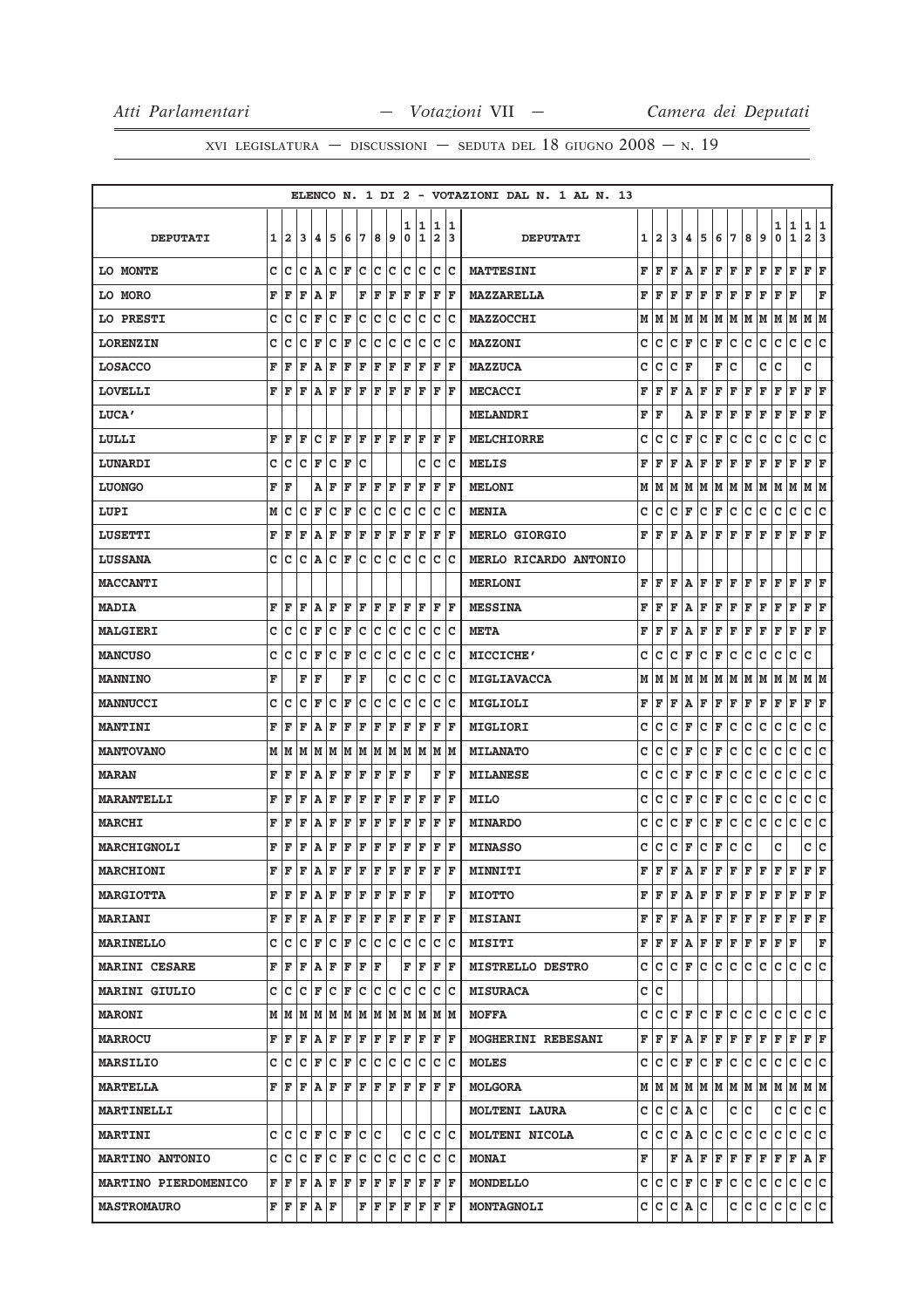|                   |   |                                                           |         |                       |     |     |     |     |     |        |         |                              |         | ELENCO N. 1 DI 2 - VOTAZIONI DAL N. 1 AL N. 13 |   |              |   |     |     |                                               |     |              |     |        |                  |                             |   |
|-------------------|---|-----------------------------------------------------------|---------|-----------------------|-----|-----|-----|-----|-----|--------|---------|------------------------------|---------|------------------------------------------------|---|--------------|---|-----|-----|-----------------------------------------------|-----|--------------|-----|--------|------------------|-----------------------------|---|
| <b>DEPUTATI</b>   | 1 | $\overline{\mathbf{2}}$                                   | 3       | 4                     | 5   | 6   | 7   | 8   | 9   | 1<br>0 | 11<br>1 | 1<br>$\overline{\mathbf{2}}$ | 11<br>3 | <b>DEPUTATI</b>                                | 1 | $\mathbf{2}$ | 3 | 4   | 5   | 6                                             | 7   | 8            | 9   | 1<br>0 | 1<br>$\mathbf 1$ | 1<br>1<br>$\mathbf{2}$<br>3 |   |
| <b>MORASSUT</b>   |   | F  F                                                      |         | AF                    |     | F   | F   | F   | F   | F      | F       | F                            | F       | <b>PAOLINI</b>                                 | c | c            | c | A   | lc. | F                                             | lc. | с            | c   | c      | c                | c<br>lc.                    |   |
| <b>MORONI</b>     | c | ١c                                                        | c       | ΙF                    | Ιc  | F   | lc. | Ιc  | Iс  | Iс     | Iс      | c                            | Ιc      | <b>PAPA</b>                                    | с | с            | c | F   | c   | F                                             | c   | с            | C   |        | с                | c<br> c                     |   |
| <b>MOSCA</b>      |   |                                                           |         |                       |     |     |     |     |     |        |         |                              |         | PARISI ARTURO MARIO L.                         | F | F            | F | Α   | F   | F                                             | F   | F            | F   | F      | F                | F<br>F                      |   |
| <b>MOSELLA</b>    | F | l F                                                       | l F     | AF                    |     | F   | ΙF  | FF  |     | lF.    | lF.     | F                            | ١F      | <b>PARISI MASSIMO</b>                          | c | с            | c | F   | c   | F                                             | c   | с            | c   | с      | $\mathbf C$      | c<br>lc.                    |   |
| <b>MOTTA</b>      | F | ΙF                                                        | F       | ١A                    | F   | F   | F   | F   | F   | F      | ΙF      | F                            | F       | PAROLI                                         | с | c            | с | F   | с   | F                                             | с   | с            | с   | с      | с                | c<br>с                      |   |
| <b>MOTTOLA</b>    | C | c                                                         | c       | l F                   | c   | F   | c   | c   | c   | c      |         | c                            | Iс      | <b>PASTORE</b>                                 | с | с            | c | Α   | с   |                                               | с   | с            | с   | с      | $\mathbf C$      | с<br> c                     |   |
| <b>MUNERATO</b>   | c | c                                                         | C       | A                     | C   | c   | c   | C   | c   | c      | c       | c                            | Ιc      | <b>PATARINO</b>                                | c | c            | c | F   | с   | F                                             | с   | с            | с   | с      | с                | с<br>c                      |   |
| <b>MURA</b>       | F | ΙF                                                        | F       | A                     | F   | F   | F   | F   | F   | ΙF     | F       | F                            | ΙF      | <b>PECORELLA</b>                               | c | c            | c | F   | c   | F                                             | C   | C            | c   | c      | C                | c<br>$\mathbf{C}$           |   |
| <b>MURER</b>      | F | F                                                         | ΙF      |                       | F   | lF. | F   | ΙF  |     | F      | F       | F                            | F       | <b>PEDOTO</b>                                  |   |              |   |     |     |                                               |     |              |     |        |                  |                             |   |
| <b>MURGIA</b>     | C | Ιc                                                        | c       | F                     | c   | F   | c   | c   | c   | c      | c       | c                            | Ιc      | <b>PELINO</b>                                  | с | c            | c | F   | c   | F                                             | c   | c            | с   | с      | с                | c<br>c                      |   |
| <b>MUSSOLINI</b>  | C | c                                                         | c       | ΙF                    | c   | F   | с   | c   | с   | c      | Iс      | с                            | Iс      | <b>PELUFFO</b>                                 | F | l F          | F | А   | F   | F                                             | F   | F            | F   | F      | F                | F F                         |   |
| <b>NACCARATO</b>  | F | ΙF                                                        | F       | A                     | F   | F   | F   | F   | F   | F      | ΙF      | F                            | l F     | PEPE ANTONIO                                   |   |              |   |     |     |                                               |     |              |     |        |                  |                             |   |
| <b>NANNICINI</b>  | F | F                                                         | F       | A                     | F   | F   | F   | F   | F   | F      | F       | F                            | F       | PEPE MARIO (PD)                                | F | F            | F |     | F   | F                                             | l F | F            | l F | F      | F                | F<br>F                      |   |
| NAPOLI ANGELA     | C | Ιc                                                        | c       | İF                    | c   | F   | c   | c   | c   | c      | c       | c                            | Iс      | PEPE MARIO (PDL)                               | c | c            | c | F   | c   | F                                             | c   | c            | c   |        | с                | с<br>c                      |   |
| NAPOLI OSVALDO    | C | c                                                         | c       | F                     | c   | F   | с   | c   | c   | c      | c       | c                            | Ιc      | <b>PERINA</b>                                  | с | c            | c | F   | c   | F                                             | c   | c            | c   | с      | C                | c<br>c                      |   |
| <b>NARDUCCI</b>   | F | ΙF                                                        | F       | lA.                   | ΙF  | F   | lF. | F   | F   | F      | F       | F                            | F       | PES                                            | F | F            | F |     | F   | F                                             | F   | F            | F   | F      | F                | F<br>F                      |   |
| <b>NARO</b>       |   |                                                           |         |                       |     |     |     |     |     |        |         |                              |         | <b>PESCANTE</b>                                | М | м            | м | М   | lм  | M                                             | M   | M            | M   | М      | M                | M  M                        |   |
| <b>NASTRI</b>     | c | lc                                                        | IC IF   |                       | C F |     | lc. |     | c c | lc.    | Iс      | c                            | Iс      | <b>PETRENGA</b>                                | с | с            | c | F   | c   | F                                             | с   | с            | с   | c      | c                | c<br> c                     |   |
| <b>NEGRO</b>      | c | c                                                         | c       |                       | с   | c   | с   | c   |     | с      | c       | с                            | Iс      | <b>PEZZOTTA</b>                                | F | F            | F | F   | F   | F                                             | с   | Α            | с   | с      | c                |                             | Α |
| <b>NICCO</b>      | Α | ١A                                                        | ۱A      | ΙA                    | ۱A  | F   | A   | A   | ١A  | Α      | A       | Α                            | ١A      | <b>PIANETTA</b>                                | с | с            | с | F   | с   | F                                             | с   | с            | с   | с      | с                | c<br>c                      |   |
| <b>NICOLAIS</b>   | F | ΙF                                                        | ΙF      | A                     | ΙF  | F   | F   | F   | F   | F      | F       | F                            | F       | PICCHI                                         | c | с            | c | F   | с   | F                                             | с   | с            | с   | c      | с                | c<br>c                      |   |
| <b>NICOLUCCI</b>  | C | ١c                                                        | c       | F                     | c   | F   | с   | с   | c   | c      | Ιc      | с                            | Ιc      | <b>PICCOLO</b>                                 | F | F            | F | Α   | F   | F                                             | F   | F            | F   | F      | F                | F<br>F                      |   |
| <b>NIRENSTEIN</b> | c | с                                                         | c       | F                     | c   | F   | c   | c   | c   | Iс     | Iс      | c                            | Ιc      | <b>PICIERNO</b>                                | F | F            | F | Α   | F   | F                                             | F   | F            | F   | F      |                  | F<br>F                      |   |
| <b>NIZZI</b>      | C | c                                                         |         | F                     | c   | F   | c   | c   | c   | c      |         | c                            | Iс      | PIFFARI                                        | F | F            | F | Α   | F   | F                                             | F   | $\mathbf{F}$ | F   | F      | F                | ΙF<br>Α                     |   |
| <b>NOLA</b>       | c | ١c                                                        | c       | l F                   | lc  | ΙF  | c   | c   | c   | lc     |         | c                            | Iс      | PILI                                           | с | с            | с | F   | с   | F                                             | с   | с            | с   | с      | с                | с                           |   |
| <b>NUCARA</b>     |   |                                                           |         |                       |     |     |     |     |     |        |         |                              |         | PINI                                           | c | c            | c |     | c   | c                                             | c   | c            |     | c      | c                | c                           | c |
| <b>OCCHIUTO</b>   | F | ١F                                                        | ΙA      | F                     | F   | F   | c   | ۱A  |     | Α      |         |                              | A C     | <b>PIONATI</b>                                 |   | FF           | F |     |     | $\mathbf{F} \mathbf{F} \mathbf{F} \mathbf{F}$ |     | F            | с   | с      | с                | c                           |   |
| <b>OLIVERIO</b>   |   | F F                                                       | ΙF      | $ {\bf A} $ ${\bf F}$ |     | F   | F   | F   | F   | F      | F       | F                            | ΙF      | <b>PIROVANO</b>                                | c | c            | c | A C |     |                                               | c   | c            | c   | c      | c                | c c                         |   |
| OPPI              |   | F F                                                       | с       | F                     | F   | F   | c   | ۱A  | с   | c      | Iс      | F                            | ΙC      | <b>PISACANE</b>                                | F | F            | F | Α   | F   | F                                             | F A |              |     | F      |                  | lc.                         |   |
| ORLANDO ANDREA    | F | F                                                         | F       | A                     | F   | F   | F   | F   | F   | F      | F       | F                            | ١F      | PISICCHIO                                      | F | F            | F | Α   | F   | F                                             | F F |              |     | F      | F                | $\mathbf{A} \mathbf{F}$     |   |
| ORLANDO LEOLUCA   |   | F F                                                       | F       | $F$ $F$ $F$ $F$       |     |     |     | F F |     |        | F       | F                            | lF.     | <b>PISO</b>                                    | c | c            | c | F   | c   | F                                             | c   | c            | c   | c      | c                | lc.                         |   |
| ORSINI            |   | C C C F C F C                                             |         |                       |     |     |     | IC. | Iс  | lc.    | Iс      | c                            | ΙC      | PISTELLI                                       | F | F            | F | Α   | F   | F                                             | F   | F            | F   | F      |                  | FF                          |   |
| <b>PAGANO</b>     |   |                                                           |         |                       |     |     |     |     |     |        |         |                              |         | PITTELLI                                       | с | с            | с | F   | с   | F                                             | c   | с            | с   | с      | c                | c<br> c                     |   |
| <b>PAGLIA</b>     |   | c  c                                                      |         | C F C F               |     |     | Iс  | lc  |     | c      |         | c                            | A       | PIZZETTI                                       | F | F            | F | A   |     | $F$ $F$ $F$                                   |     | F F          |     | F      | F                | F F                         |   |
| <b>PALADINI</b>   |   | FF                                                        | F       | AF                    |     | F   | F   | FF  |     | F      | lF.     |                              | A F     | <b>PIZZOLANTE</b>                              | c | с            | c | F   | c   | F                                             | c   | c            | с   | с      | с                | C C                         |   |
| <b>PALAGIANO</b>  |   | F F                                                       | F       | ΙA                    | F   | F   | F   | F   | F   | F      | F       | F                            | ΙF      | POLI                                           | F | F            | F | F   | F   | F                                             | c   | A            | с   | c      | c                | c                           |   |
| PALMIERI          |   | c c                                                       | $ C $ F |                       | C F |     | c   | c   | Iс  | Iс     | Iс      | c                            | Ιc      | POLIDORI                                       | с | c            | c | F   | c   | F                                             | lc. | c            | c   | с      | c                | c c                         |   |
| <b>PALOMBA</b>    |   | F F                                                       | F       | $A$ $F$ $A$           |     |     | F   | F   | F   | F      | F       | F                            | lF.     | <b>POLLASTRINI</b>                             | F | lF.          | F | ۱A. | F   | F                                             | F   | F            | F   | F      | F                | F F                         |   |
| <b>PALUMBO</b>    |   | $M$   $M$   $M$   $M$   $M$   $M$   $M$   $M$   $M$   $M$ |         |                       |     |     |     |     |     |        |         |                              | M M     | POLLEDRI                                       | с | c            | С | A   | с   | с                                             | c   | C            | c   | с      | c                | c c                         |   |
| <b>PANIZ</b>      |   | c c                                                       |         | C F C F               |     |     | c   | c   | c   | Iс     | Ιc      | c                            | lc      | POMPILI                                        |   | F F A        |   | Α   |     | $F$ $F$ $F$                                   |     | F F          |     | F      | F                | F F                         |   |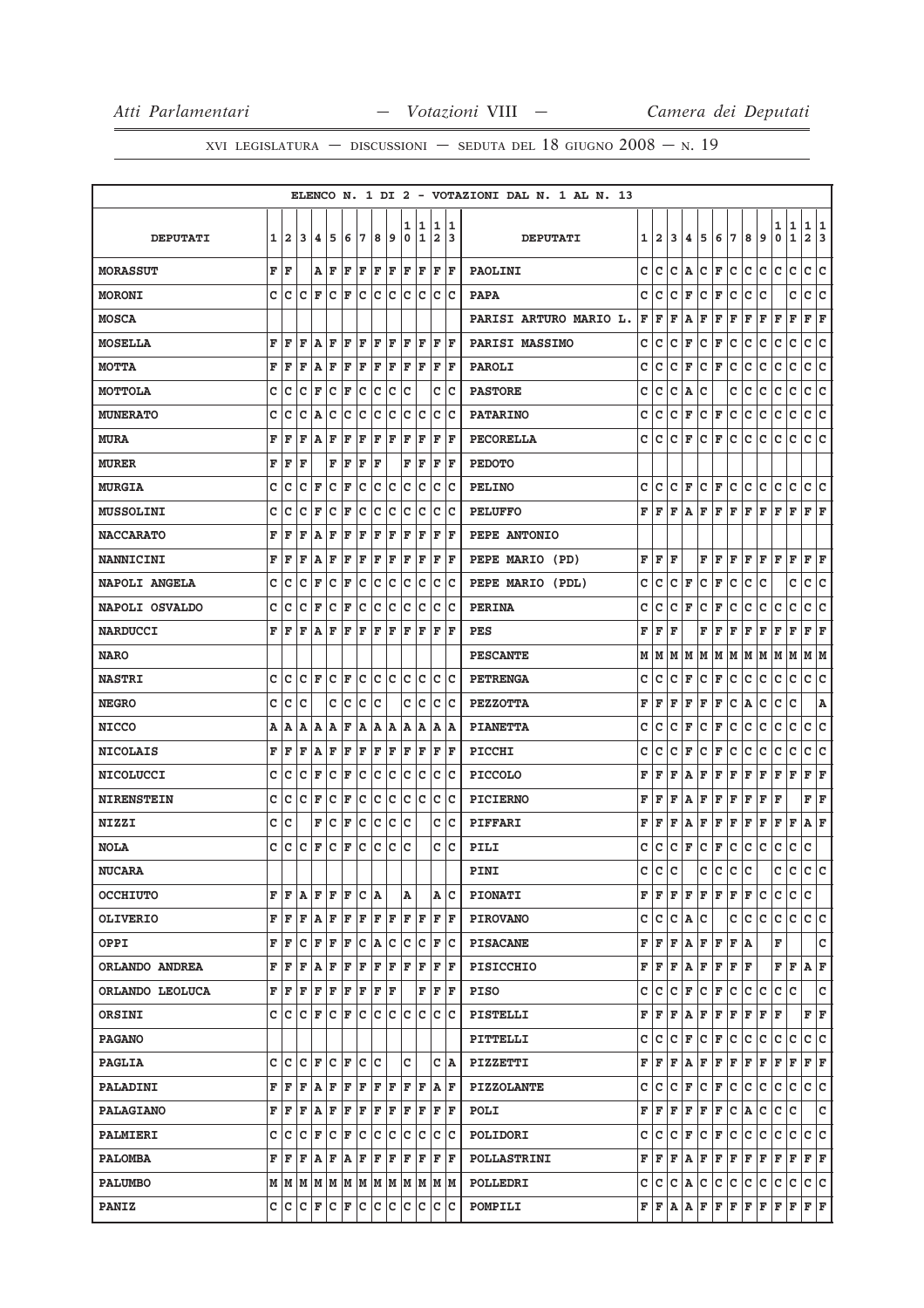|                           |   |                         |     |                                                   |                      |         |     |     |                      |              |     |                         |      | ELENCO N. 1 DI 2 - VOTAZIONI DAL N. 1 AL N. 13 |   |                |   |                    |           |                                                                                                                                                                      |     |     |     |     |              |                         |     |
|---------------------------|---|-------------------------|-----|---------------------------------------------------|----------------------|---------|-----|-----|----------------------|--------------|-----|-------------------------|------|------------------------------------------------|---|----------------|---|--------------------|-----------|----------------------------------------------------------------------------------------------------------------------------------------------------------------------|-----|-----|-----|-----|--------------|-------------------------|-----|
|                           |   |                         |     |                                                   |                      |         |     |     |                      | 1            | 1   | 1                       | 1    |                                                |   |                |   |                    |           |                                                                                                                                                                      |     |     |     | 1   | 1            | 1                       | 1   |
| <b>DEPUTATI</b>           | 1 | $\overline{\mathbf{2}}$ | 3   | 14                                                | 15                   | 6       | 17  | 8   | 9                    | 0            | 1   | $\overline{\mathbf{2}}$ | 3    | <b>DEPUTATI</b>                                | 1 | $\overline{a}$ | 3 | 4                  | 5         | 6                                                                                                                                                                    | 7   | 8   | 9   | 0   | $\mathbf{1}$ | $\overline{\mathbf{2}}$ | 3   |
| <b>PORCINO</b>            | F | ΙF                      | ΙF  | ١A                                                | ΙF                   |         | F   | F   | ΙF                   |              | F   | lA.                     | lF.  | <b>RUGGHIA</b>                                 | F | F              | F | Α                  | F         | F                                                                                                                                                                    | F   | F   | F   | F   | F            | F                       | ΙF  |
| <b>PORCU</b>              | c | Ιc                      | c   | ΙF                                                | c                    | F       | c   | c   | Iс                   | c            | Ιc  | c                       | lc   | <b>RUSSO ANTONINO</b>                          | F | ΙF             |   |                    | F         | F                                                                                                                                                                    | F   |     | F   | F   | F            | F                       | F   |
| PORFIDIA                  | F | F                       | F   | A                                                 | F                    | F       | F   | F   | F                    | F            | F   | F                       | F    | RUSSO PAOLO                                    | c | c              | c | F                  | c         | F                                                                                                                                                                    | c   | c   | с   | с   | с            | c                       | c   |
| <b>PORTA</b>              | F | F                       | F   | A                                                 | F                    | F       | F   | F   | F                    | F            | F   | F                       | lF.  | <b>RUVOLO</b>                                  | F | F              | c | F                  | F         | F                                                                                                                                                                    | C   | A   | с   | Α   | $\mathbf C$  | F                       | ∣c  |
| <b>PORTAS</b>             |   | F                       | F   | lA.                                               | ΙF                   | F       | ΙF  | F   | F                    | ΙF           | F   | F                       | ΙF   | <b>SAGLIA</b>                                  | c | c              | c | F                  | с         | F                                                                                                                                                                    | с   | с   | с   | c   | с            | с                       | C   |
| <b>PRESTIGIACOMO</b>      |   | MM                      | M   | MM                                                |                      |         | MM  |     | MM                   | M            | M   |                         | M M  | <b>SALTAMARTINI</b>                            | c | c              | C | F                  | c         | F                                                                                                                                                                    | C   | C   | c   | c   |              | c                       | c   |
| PROIETTI COSIMI           |   | c                       | Iс  | F                                                 | lc                   | F       | lc. | c   | Iс                   | c            | Iс  | с                       | Iс   | <b>SALVINI</b>                                 | c | с              | c | Α                  | с         | F                                                                                                                                                                    | C   | с   | c   | c   | c            | c                       | c   |
| <b>PUGLIESE</b>           | c | ١A                      | c   | F                                                 | ١A                   | F       | с   | c   | Ιc                   | с            | Ιc  | c                       | Ιc   | <b>SAMMARCO</b>                                | c | c              | c | F                  | c         | F                                                                                                                                                                    | c   | c   |     | c   |              | c                       | c   |
| <b>QUARTIANI</b>          | F | F                       | F   | ١A                                                | F                    | F       | F   | F   | F                    | $\mathbf{F}$ | F   | F                       | lF.  | <b>SAMPERI</b>                                 | F | F              | F | Α                  | F         | F                                                                                                                                                                    | F   | F   | F   | F   | F            | F                       | F   |
| <b>RAINIERI</b>           | c | c                       | с   | A                                                 | c                    | A       | с   | c   | c                    | c            | c   | c                       | Ιc   | <b>SANGA</b>                                   | F | F              | F | Α                  | F         | F                                                                                                                                                                    | F   | F   | F   | F   | F            | F                       | F   |
| <b>RAISI</b>              | c | c                       | c   | ΙF                                                | c                    | F       | c   | c   |                      |              |     | c                       | Ιc   | <b>SANI</b>                                    | F | F              | F |                    | F         | F                                                                                                                                                                    | F   | F   | F   | F   | F            | F F                     |     |
| <b>RAMPELLI</b>           | C | c                       | c   | F                                                 | C                    | F       | C   | c   | c                    | c            | c   | c                       | Ιc   | <b>SANTAGATA</b>                               |   |                |   |                    |           |                                                                                                                                                                      |     |     |     |     |              |                         |     |
| <b>RAMPI</b>              | F | ΙF                      | F   | A                                                 | ΙF                   | F       | ΙF  | l F | F                    | ΙF           | F   | F                       | ΙF   | <b>SANTELLI</b>                                | c | c              | C | F                  | c         | F                                                                                                                                                                    | C   | c   | C   | c   | c            | c                       | c   |
| <b>RAO</b>                | F | ΙF                      | F   | F                                                 | ΙF                   | F       | с   | A   | с                    | c            | Iс  | F                       | Ιc   | <b>SARDELLI</b>                                | c | c              | c | F                  | c         | F                                                                                                                                                                    | c   | с   | c   | c   | c            | c                       | lc. |
| <b>RAVETTO</b>            | C | c                       | c   | F                                                 | c                    | F       | c   | c   | c                    | c            | c   | c                       | Ιc   | <b>SARUBBI</b>                                 | F | F              | F | Α                  | F         | F                                                                                                                                                                    | F   | F   | F   | F   | F            | F                       | F   |
| <b>RAZZI</b>              | F | ΙF                      | F   | A                                                 | F                    | F       | F   | F   | F                    | F            | F   | Α                       | lF.  | <b>SAVINO</b>                                  | с | с              | c | F                  | c         | F                                                                                                                                                                    | c   | c   | c   | с   | $\mathbf C$  | c                       | lc. |
| <b>REALACCI</b>           | F | ΙF                      | F   | A                                                 | F                    | F       | F   | F   | F                    | F            | ΙF  | A                       | F    | <b>SBAI</b>                                    | с | с              | с | F                  | с         | F                                                                                                                                                                    | с   | с   | с   | с   | с            | с                       | c   |
| <b>RECCHIA</b>            | F | F                       | F   | A                                                 | F                    | F       | F   | F   | F                    | F            | F   | F                       | ΙF   | <b>SBROLLINI</b>                               | F | F              | F | Α                  | F         | F                                                                                                                                                                    | F   | F   | F   | F   | F            | A                       | F   |
| <b>REGUZZONI</b>          | c |                         | c   | A                                                 | lc                   | F       | c   | C   | c                    |              | c   | C                       | Ιc   | <b>SCAJOLA</b>                                 | М | м              | М | М                  | M         | M                                                                                                                                                                    | M   | M   | M   | М   | M            | М                       | M   |
| <b>REPETTI</b>            | C | c                       | c   | F                                                 | c                    | F       | c   | с   | c                    | c            | c   | c                       | Ιc   | <b>SCALERA</b>                                 | с | c              | c | F                  | c         | F                                                                                                                                                                    | c   | с   | с   | c   | с            | c                       | lc  |
| <b>RIA</b>                | F | ΙF                      | F   | A                                                 | F                    | F       | F   | F   | F                    | F            | ΙF  | F                       | F    | <b>SCALIA</b>                                  | c | c              | c | F                  | с         | F                                                                                                                                                                    | c   | с   | с   | с   | c            | c                       | lc. |
| <b>RIGONI</b>             | F | ΙF                      | F   | lA.                                               | F                    | F       | ΙF  | F   | F                    | F            | F   | F                       | ΙF   | <b>SCANDROGLIO</b>                             | c | c              | c | F                  | c         | F                                                                                                                                                                    | c   | C   | c   | c   | с            | с                       | c   |
| <b>RIVOLTA</b>            | c | Ιc                      | c   | ١A                                                | Ιc                   |         | c   | c   | Iс                   | c            | Iс  | c                       | Ιc   | <b>SCAPAGNINI</b>                              | с | с              | c | F                  | с         | F                                                                                                                                                                    | c   | с   | c   | с   | $\mathbf C$  | c                       | lc. |
| <b>ROCCELLA</b>           |   | мM                      | M   | M                                                 | M                    | M       | M   | M   | M                    | M            | M   | M                       | M    | <b>SCARPETTI</b>                               | F | F              | F | Α                  | F         | F                                                                                                                                                                    | F   | F   | F   | F   | F            | F                       | F   |
| <b>ROMANI</b>             | C | lc                      | c   | F                                                 | c                    | F       | c   | c   | c                    | c            | c   | C                       | Ιc   | <b>SCELLI</b>                                  | с | c              | с | F                  | с         | F                                                                                                                                                                    | с   | с   | с   | с   | с            | c                       | c   |
| <b>ROMANO</b>             | F | F                       |     | F                                                 | F                    | F       | lc. | A   | C                    | F            | C   | $\mathbf F$             | lc.  | <b>SCHIRRU</b>                                 | F | F              | F | Α                  | F         | l F                                                                                                                                                                  |     | F   | F   | F   | F            | F                       | l F |
| <b>ROMELE</b>             |   | c  c                    |     | IC IF                                             | $ {\bf C}  {\bf F} $ |         | Iс  | Iс  | Iс                   | Iс           | Iс  | с                       | ΙC   | <b>SCILIPOTI</b>                               |   | FF             | F | A                  | F         | F                                                                                                                                                                    | F   | F   | F   | F   | F            | F F                     |     |
| <b>RONCHI</b>             |   |                         |     |                                                   |                      |         |     |     |                      |              |     |                         |      | <b>SERENI</b>                                  |   |                |   |                    |           | $\mathbf{F} \,   \, \mathbf{F} \,   \, \mathbf{F} \,   \, \mathbf{F} \,   \, \mathbf{F} \,   \, \mathbf{F} \,   \, \mathbf{F} \,   \, \mathbf{F} \,   \, \mathbf{F}$ |     |     |     | F   | F            | F F                     |     |
| <b>RONDINI</b>            |   | c Ic                    |     | C A                                               | C  F                 |         | lc. | lc. | Iс                   | Iс           | Iс  | c                       | Ιc   | <b>SERVODIO</b>                                |   |                |   | F F F A            | F         | lF.                                                                                                                                                                  | lF. | lF. | lF. | F   | F            | F F                     |     |
| <b>ROSATO</b>             | F | F                       | F   | AF                                                |                      | $F$ $F$ |     | F   | F                    | F            | F   |                         | A F  | SILIQUINI                                      |   |                |   |                    |           |                                                                                                                                                                      |     |     |     |     |              |                         |     |
| <b>ROSSA</b>              |   | F F                     | F   | ΙA.                                               | F                    | F       | F   | F   | F                    | F            | F   | F                       | lF.  | <b>SIMEONI</b>                                 | c | lc.            | c | lF.                | lc.       | F                                                                                                                                                                    | lc. | с   | c   | с   | c            | c c                     |     |
| ROSSI LUCIANO             | c | ∣c                      | c   | F                                                 | c                    | F       | c   | c   | c                    | c            | c   | с                       | Iс   | <b>SIMONETTI</b>                               | c | c              |   | $ C $ $\mathbf{A}$ | c         | c                                                                                                                                                                    | lc. | c   | с   | с   |              | c c                     |     |
| <b>ROSSI MARIAROSARIA</b> |   | c  c                    | lc. | F                                                 | c                    | F       | c   | c   | Iс                   | c            | Iс  | c                       | Iс   | <b>SIRAGUSA</b>                                | F | F              | F | Α                  | F         | F F                                                                                                                                                                  |     | F F |     | F F |              | F F                     |     |
| <b>ROSSO</b>              | c | Iс                      | c   | F                                                 | c                    | F       | Iс  | c   | с                    | c            | Iс  | с                       | ΙC   | <b>SISTO</b>                                   | c | c              | c | F                  | c         | F                                                                                                                                                                    | lc. | c   | с   | c   |              | c c                     |     |
| <b>ROSSOMANDO</b>         | F | ΙF                      | l F | A                                                 | F                    | F       | F   | F   | F                    | F            | F   | F                       | ΙF   | <b>SOGLIA</b>                                  | c | c              | c | F                  | c         | F                                                                                                                                                                    | c   | c   | c   | c   | c            | c  c                    |     |
| <b>ROTA</b>               |   | F F                     | F   | ١A                                                | F                    | F       | F   | F   | F                    | F            | F   | Α                       | lF.  | <b>SORO</b>                                    | F | F              | F | A                  | F         | F                                                                                                                                                                    | F   | F   | F   | F   | F            | F F                     |     |
| <b>ROTONDI</b>            |   |                         |     |                                                   |                      |         |     |     |                      |              |     |                         | M  M | <b>SPECIALE</b>                                | c | с              | с | F                  | с         | F                                                                                                                                                                    | c   | c   | с   | с   | с            | c c                     |     |
| <b>RUBEN</b>              | c | Ιc                      | lc. | F                                                 | ∣c                   | F       | c   | c   | Ιc                   |              | с   | C                       | Iс   | <b>SPOSETTI</b>                                | F | F              | F | Α                  | F         | F                                                                                                                                                                    | F   | F   | F   | F   | F            |                         | F   |
| <b>RUBINATO</b>           | F | ΙF                      | F   | A F                                               |                      | F F     |     | F   |                      | F            | ΙF  |                         | FF   | STAGNO D'ALCONTRES                             | с |                |   |                    | C C F C F |                                                                                                                                                                      | c   | c   | c   | с   | с            | c c                     |     |
| <b>RUGGERI</b>            |   |                         |     | ${\tt F}$ $\tt F$ $\tt F$ $\tt F$ $\tt F$ $\tt F$ |                      |         |     |     | $ C $ $\mathbf{A} C$ |              | c c |                         | c    | <b>STANCA</b>                                  |   | c  c  c        |   | F                  |           | $C$ $F$ $C$                                                                                                                                                          |     | c.  | lc. | с   | с            | c c                     |     |